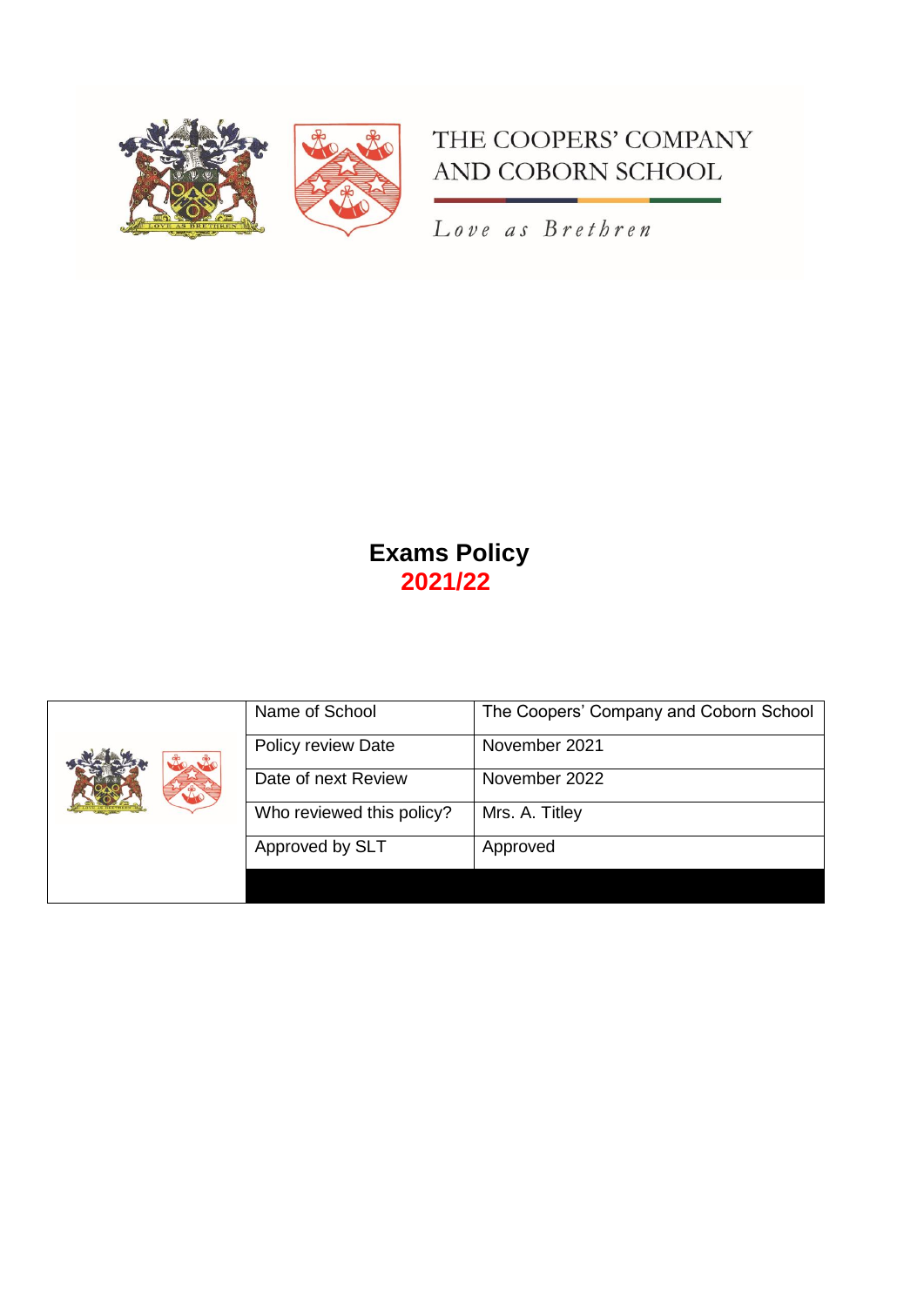

| <b>Contents</b>                                                       |
|-----------------------------------------------------------------------|
|                                                                       |
|                                                                       |
|                                                                       |
|                                                                       |
|                                                                       |
|                                                                       |
|                                                                       |
|                                                                       |
|                                                                       |
|                                                                       |
|                                                                       |
|                                                                       |
|                                                                       |
|                                                                       |
|                                                                       |
|                                                                       |
|                                                                       |
|                                                                       |
|                                                                       |
|                                                                       |
|                                                                       |
|                                                                       |
|                                                                       |
|                                                                       |
|                                                                       |
|                                                                       |
|                                                                       |
|                                                                       |
| Controlled assessments, coursework and non-examination assessments 10 |
|                                                                       |
|                                                                       |
|                                                                       |
|                                                                       |
|                                                                       |
|                                                                       |
|                                                                       |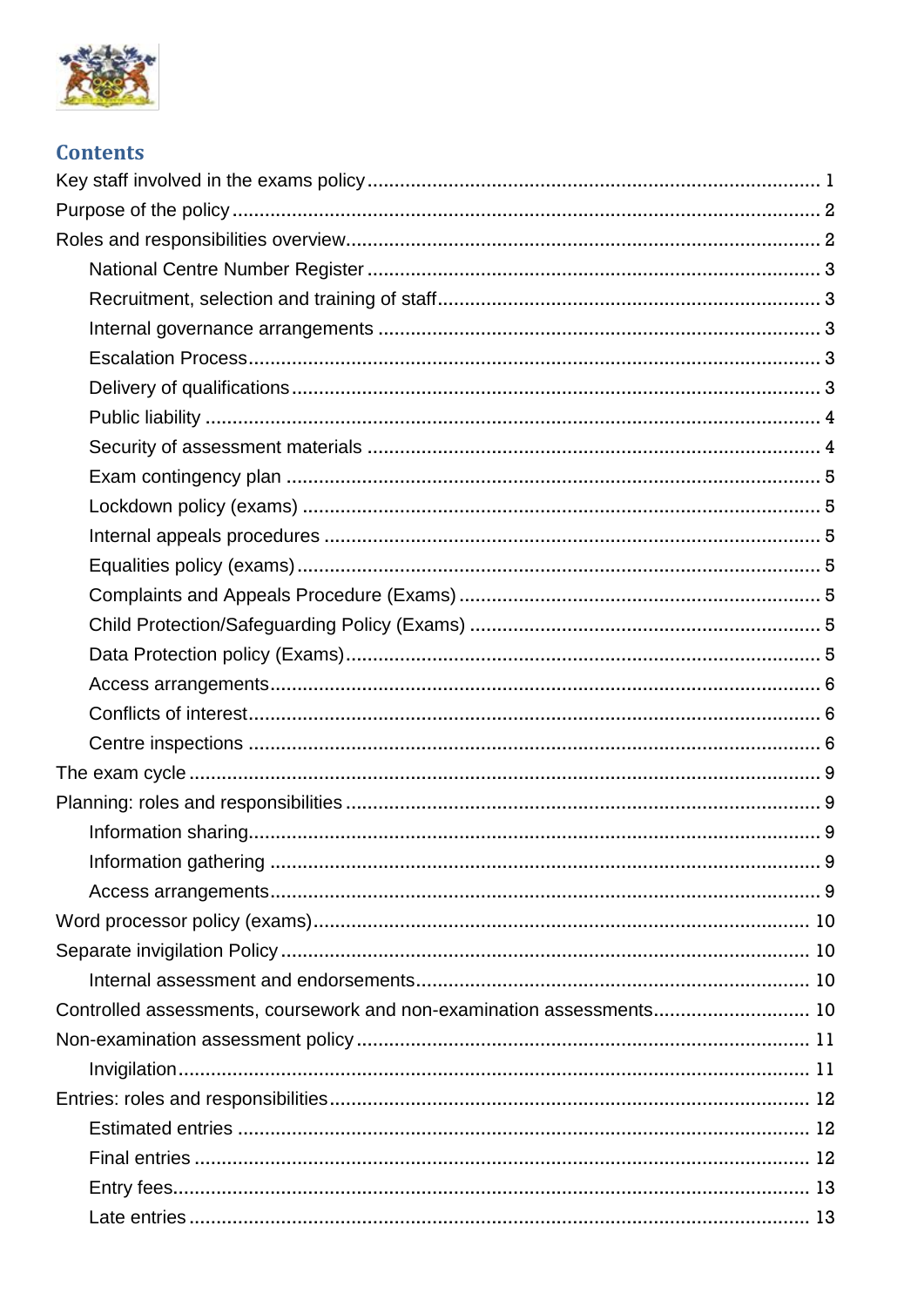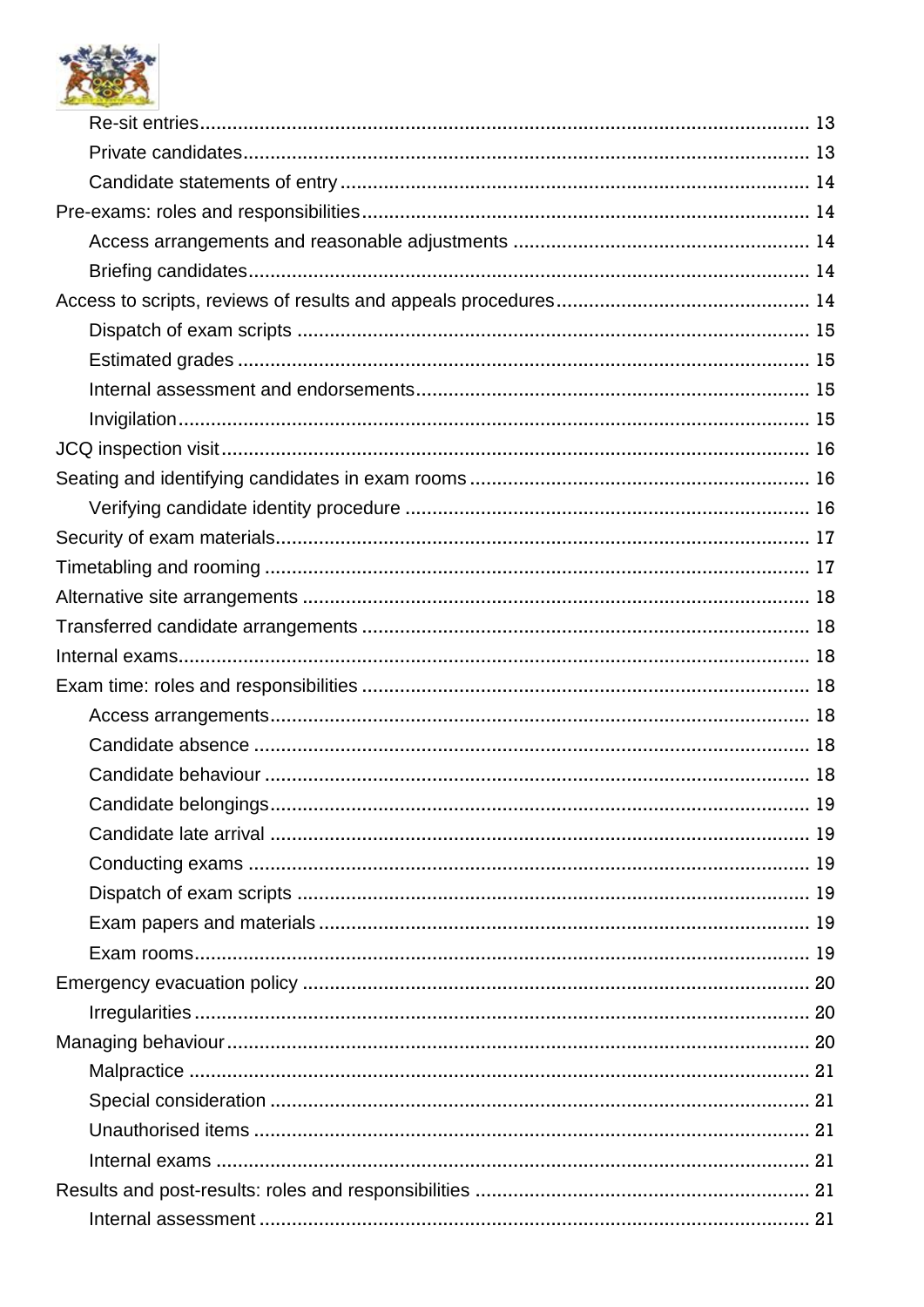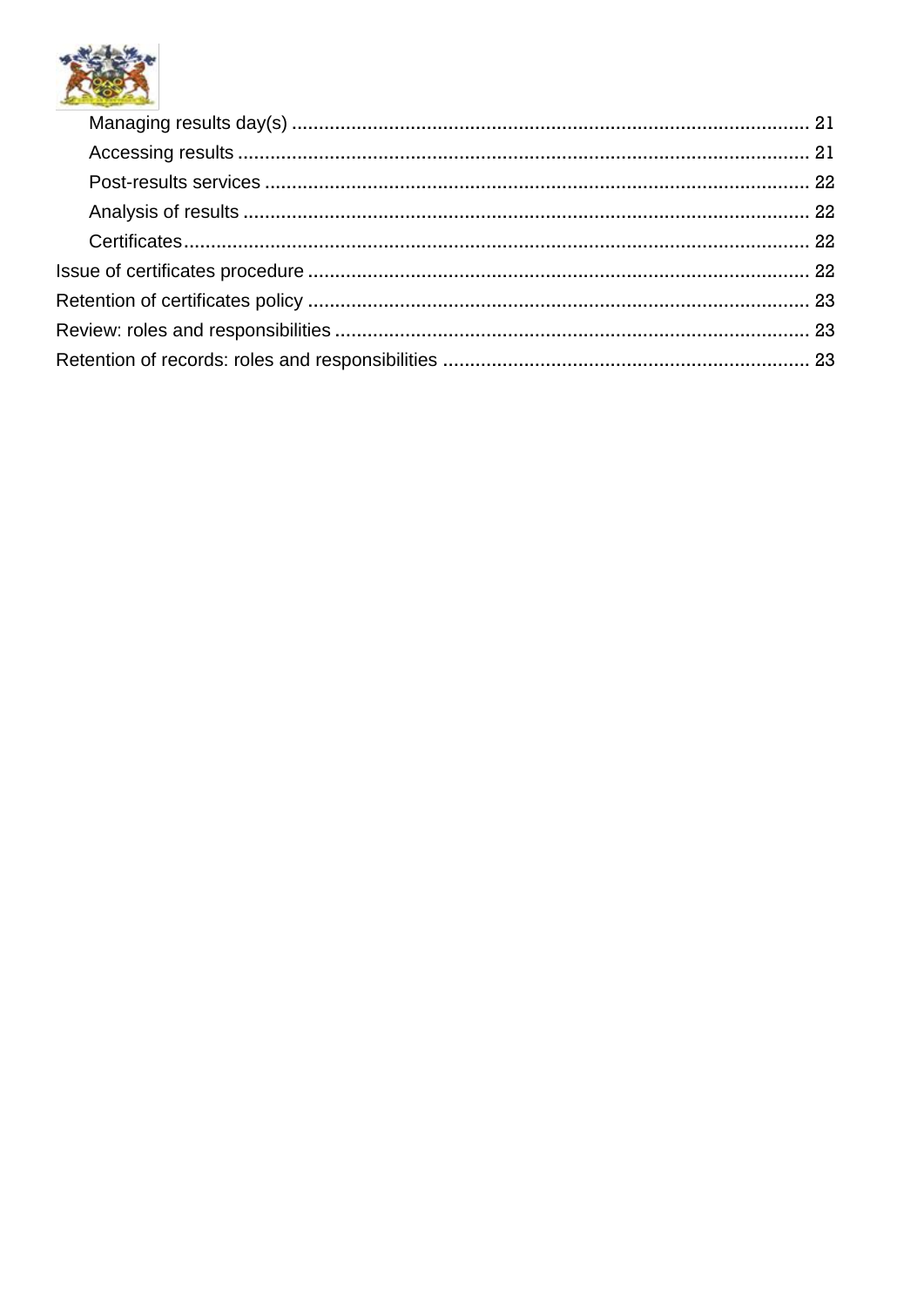

# <span id="page-4-0"></span>**Key staff involved in the exams policy**

| <b>Role</b>                                                          | Name(s)                                                                                      |
|----------------------------------------------------------------------|----------------------------------------------------------------------------------------------|
| Head of centre                                                       | Ms. S. Hay                                                                                   |
| <b>Examinations and Data Manager line</b><br>manager (Senior Leader) | Mr. M. Duncan                                                                                |
| Exams team                                                           | Mrs. A. Titley - Examinations and Data Manager<br>Mrs. L. Butler - Deputy Exams Officer      |
| <b>SENCo</b>                                                         | Mrs. R. Carron                                                                               |
| <b>SENCo Assistant</b>                                               | Mrs. V. Bradley                                                                              |
| SLT member(s)                                                        | Mr. R. Bell<br>Mr. M. Duncan<br>Mrs. J. Harris<br><b>Mrs R. Carron</b><br>Mr. J. Dudley-Hart |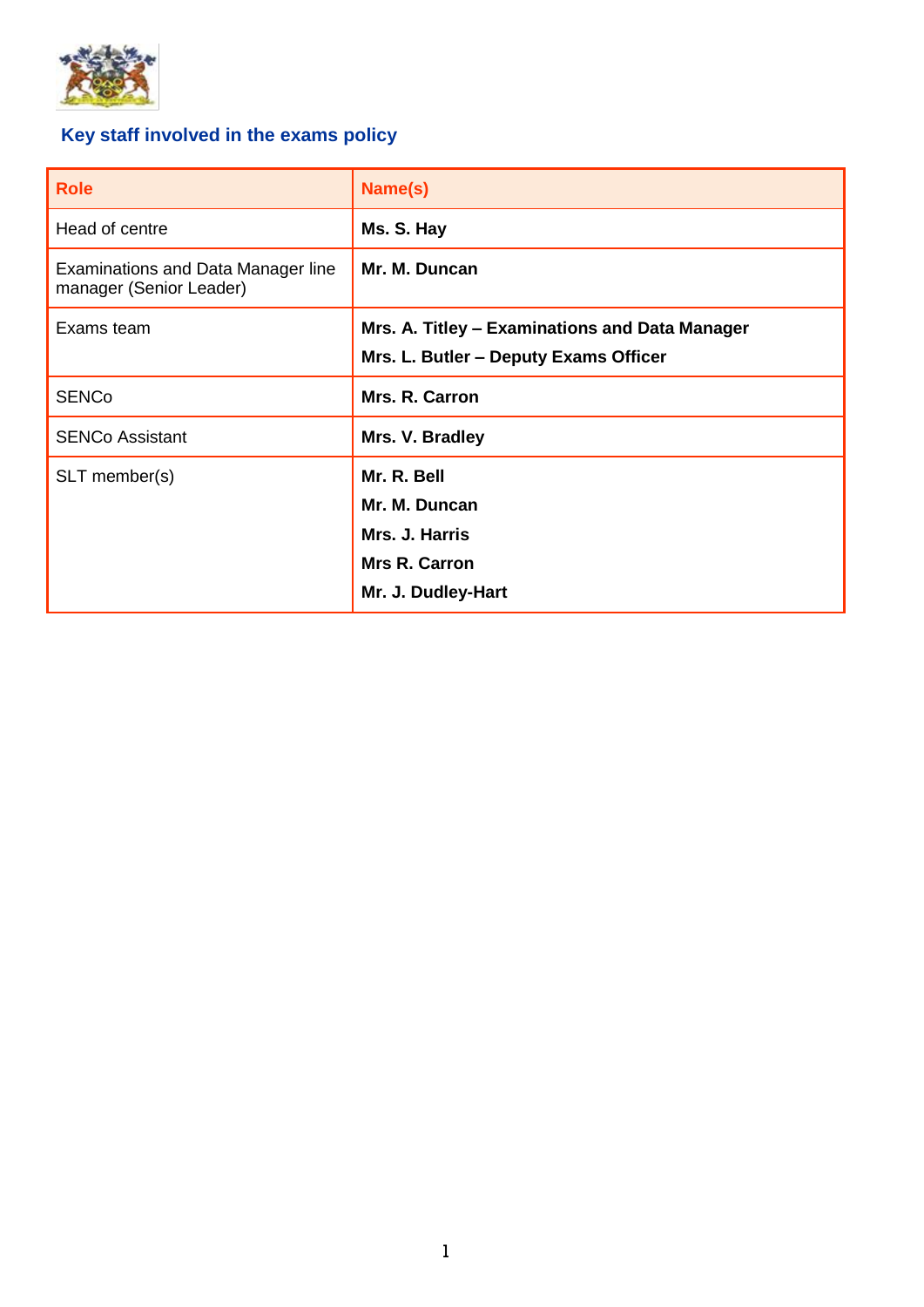

# <span id="page-5-0"></span>**Purpose of the policy**

**The Coopers' Company and Coborn School** is committed to ensuring that the exams management and administration process is run effectively and efficiently and in compliance with the published JCQ regulations and awarding body requirements.

This exam policy will ensure that:

- $\blacktriangleright$  all aspects of the centre's exam process is documented, supporting the exams contingency plan and other relevant exams-related policies, procedures and plans are signposted to;
- $\triangleright$  the workforce is well informed and supported;
- $\blacktriangleright$  all centre staff involved in the exams process clearly understand their roles and responsibilities;
- $\blacktriangleright$  all exams and assessments are conducted according to JCQ and awarding body regulations, guidance and instructions, thus maintaining the integrity and security of the exam / assessment system at all times;
- $\triangleright$  exam candidates understand the exams process and what is expected of them.

This policy is reviewed annually to ensure ways of working in the centre are accurately reflected and that exams and assessments are conducted to current JCQ (and awarding body) regulations, instructions and guidance.

Examinations and Data Manager (EDM) is responsible for the annual review and any required update of this policy.

The Assistant Head teacher i/c of exams is responsible for the approval and sign-off of this policy.

This policy will be communicated to all relevant centre staff via email from the EDM enclosing a copy of the policy and advising them of the location on this document on the school's intranet –

- $\triangleright$  Shared (O);
- $\ge$  Exams;
- ➢ 2021-22 Policies and JCQ material;
- $\triangleright$  Exam Policy 2021-22.

## <span id="page-5-1"></span>**Roles and responsibilities overview**

**The head of centre** is the individual who is accountable to the awarding bodies for ensuring that the centre is always compliant with the published JCQ regulations and awarding body requirements to ensure the security and integrity of the examinations/assessments.

**The Examinations and Data Manager** is the person appointed by the head of centre to act on behalf of, and be the main point of contact for, the centre in matters relating to the general administration of awarding body examinations and assessments.

**The head of centre may not appoint themselves as the examinations officer**. A head of centre and an examinations officer are two distinct and separate roles. [\(GR,](http://www.jcq.org.uk/exams-office/general-regulations) section 2)

#### **Head of centre responsibilities**

The **head of centre** is the individual responsible to the awarding bodies for ensuring that the centre is always compliant with the published JCQ regulations and awarding body requirements to ensure the security and integrity of the examinations / assessments. **It is the responsibility of the head of centre to ensure that all staff comply with the instructions in this booklet**. Failure to do so may constitute malpractice as defined in the JCQ publication Suspected Malpractice: Policies and Procedures, 1 September 2021 to 31 August 2022;

<https://www.jcq.org.uk/exams-office/malpractice> [\(ICE](http://www.jcq.org.uk/exams-office/ice---instructions-for-conducting-examinations) Introduction)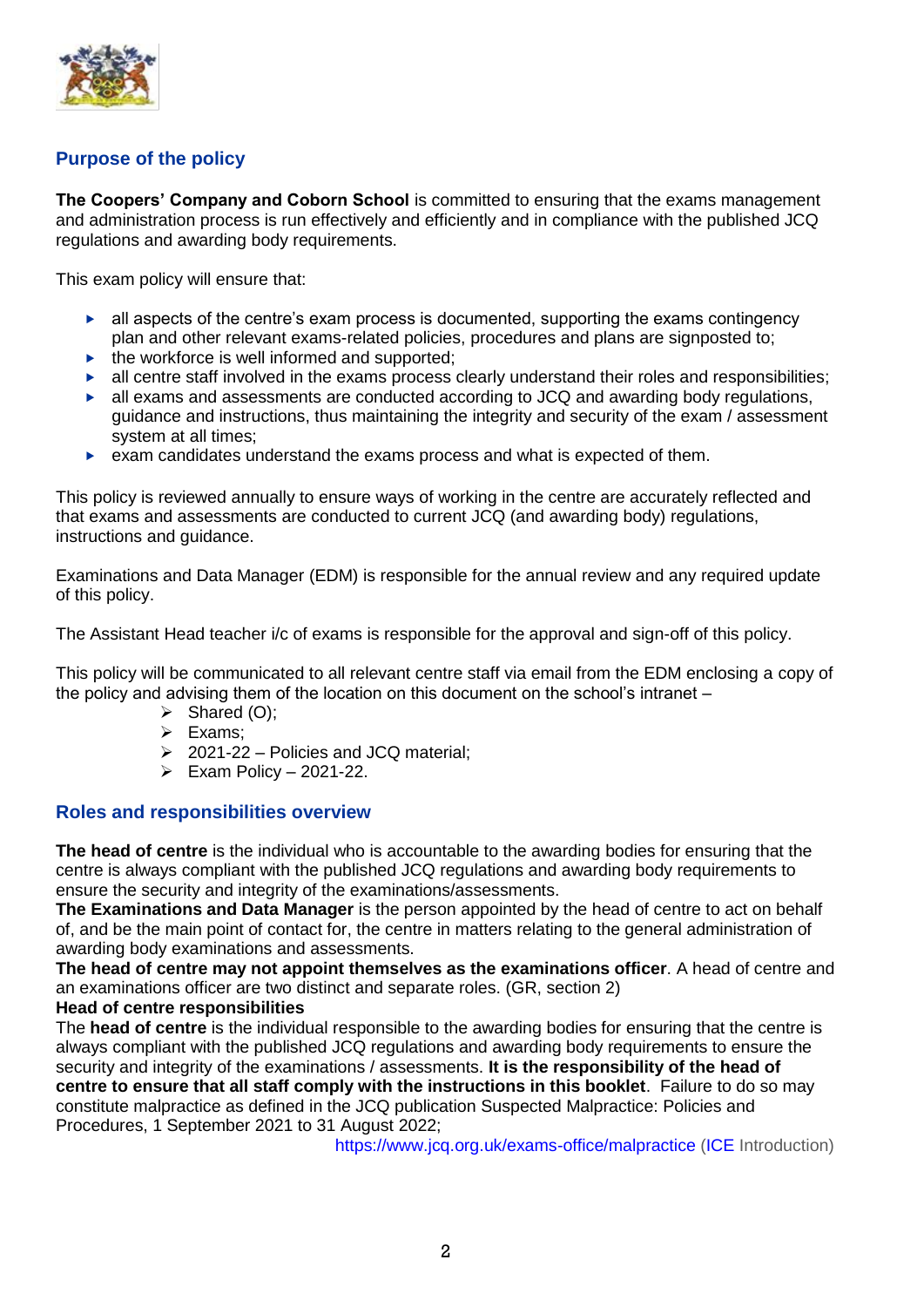

# **Head of centre (HoC)**

- ▶ Understands the contents, refers to and directs relevant centre staff to annually updated JCQ publications including:
	- *[General regulations for approved centres](http://www.jcq.org.uk/exams-office/general-regulations)* (GR);
	- *[Instructions for conducting examinations](http://www.jcq.org.uk/exams-office/ice---instructions-for-conducting-examinations)* (ICE);
	- *[Access Arrangements and Reasonable Adjustments](http://www.jcq.org.uk/exams-office/access-arrangements-and-special-consideration/regulations-and-guidance)* (AA);
	- *Suspected Malpractice - [Polices and Procedures](http://www.jcq.org.uk/exams-office/malpractice)* (SM);
	- *[Instructions for conducting non-examination assessments](http://www.jcq.org.uk/exams-office/non-examination-assessments)* (NEA) (and the instructions for conducting coursework);
	- *[A guide to the special consideration process](http://www.jcq.org.uk/exams-office/access-arrangements-and-special-consideration/regulations-and-guidance) (SC)*
- $\blacktriangleright$  Ensures the centre has appropriate accommodation to support the size of the cohorts being taught including appropriate accommodate for candidates requiring access arrangements for exams and assessments.

# <span id="page-6-0"></span>**National Centre Number Register**

- Takes responsibility for confirming, on an annual basis, that they are both aware of and adhering to the latest version of the JCQ's regulations. This confirmation is managed as part of the National Centre Number Register (NCNR) annual update.
- **Demon that that this responsibility cannot be delegated to a member of the senior leadership** team or the examinations and data manager, and acknowledges that failure to respond to the NCNR annual update, and/or the head of centre's declaration, will result in:
	- o the centre status being suspended;
	- o the centre not being able to submit examination entries;
	- o the centre not receiving or being able to access question papers.

and ultimately, awarding bodies could withdraw their approval of the centre.

# <span id="page-6-1"></span>**Recruitment, selection and training of staff**

- ▶ Retains a workforce of an appropriate size and competence, including sufficient managerial and other resource, to undertake the delivery of the qualification as required by an awarding body. This includes taking reasonable steps to ensure occupational competence where this is required for the assessment of specific qualifications;
- **Provides fully qualified teachers to mark non-examination assessments, and/or fully qualified** assessors for the verification of centre-assessed components;
- Enables the relevant senior leader(s), the examinations and data manager (EDM) and the SENCo to receive appropriate training and support in order to facilitate the effective delivery of examinations and assessments within the centre, and ensure compliance with the published JCQ regulations;
- Appoints a SENCo who will determine appropriate arrangements for candidates with learning difficulties and disabilities.

#### <span id="page-6-2"></span>**Internal governance arrangements**

Has in place a written escalation process should the head of centre, or a member of the senior leadership team with oversight of examination administration, be absent.

## <span id="page-6-3"></span>**Escalation Process**

- $\blacktriangleright$  Has in place a member of the senior leadership team who will provide support and guidance to the EDM and ensure that the integrity and security of examinations and assessments is maintained throughout an examination series;
- $\blacktriangleright$  Ensures centre staff undertake key tasks within the exams process and meet internal deadlines set by the EDM;
- Makes sure that a teacher, a tutor or a senior member of centre staff who teaches the subject being examined, is not an invigilator during the examination.

## <span id="page-6-4"></span>**Delivery of qualifications**

▶ Delivers qualifications, as required by the awarding body, in accordance with relevant equality legislation. This includes but is not limited to ensuring that qualifications are made available to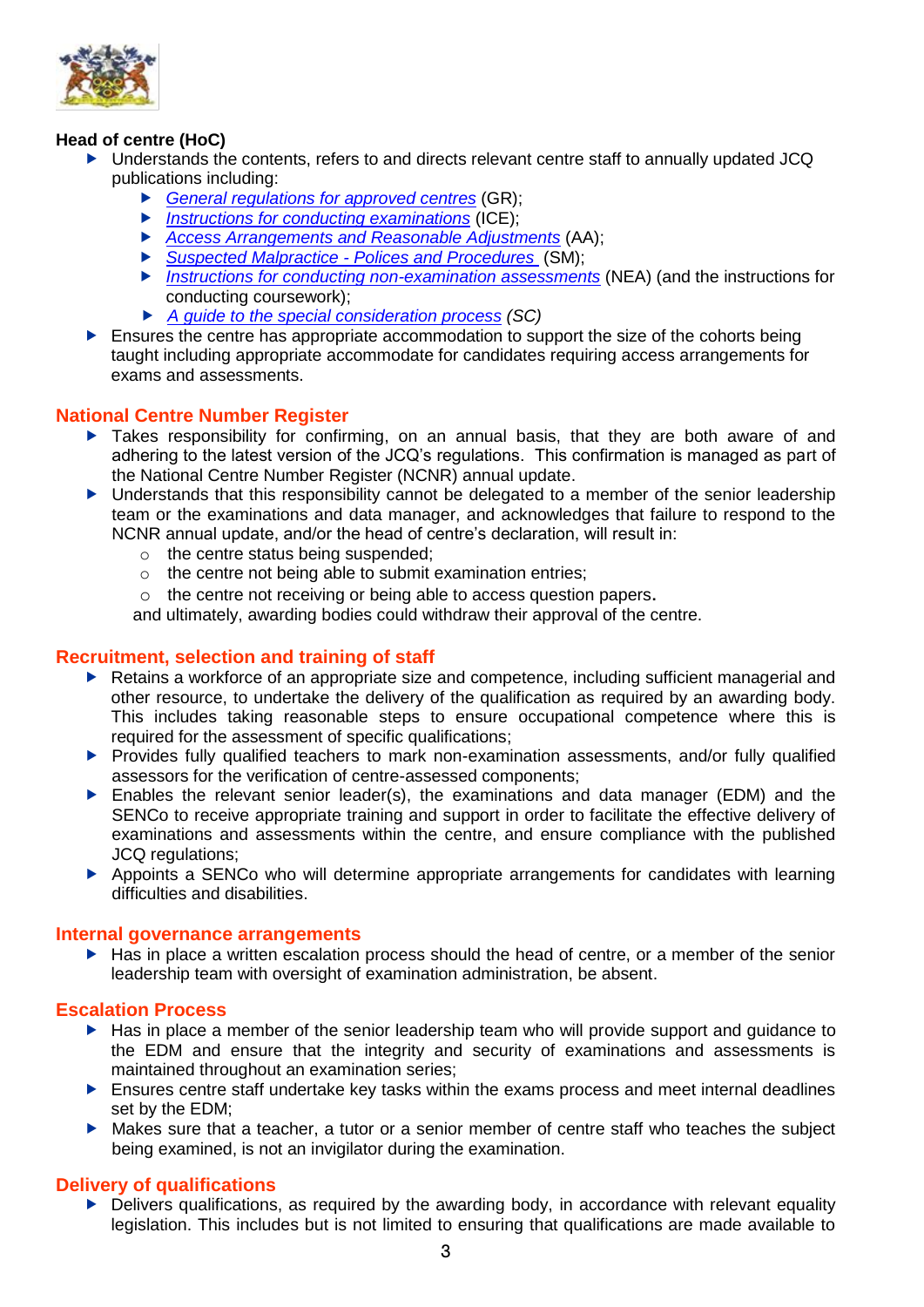

all candidates capable of undertaking them and seeking reasonable adjustments for disabled candidates;

- Enables candidates to receive sufficient and up to date laboratory experience, or relevant training where required by the subject concerned;
- $\triangleright$  Where/if using a third party to deliver any part of a qualification at the centre:
	- $\circ$  maintains oversight of, and responsibility for, the delivery of the qualification in accordance with JCQ regulations and awarding body requirements;
	- $\circ$  has in place a written agreement with the third party ensuring that a copy of the written agreement is available for inspection if requested by the awarding body.

# <span id="page-7-0"></span>**Public liability**

 $\triangleright$  Complies with local health and safety rules which are in place and that the centre is adequately covered for public liability claims.

# <span id="page-7-1"></span>**Security of assessment materials**

- ▶ Takes all reasonable steps to maintain the integrity of the examinations/assessments, including the security of all assessment materials, by ensuring:
	- o the location of the centre's secure storage facility in a secure room solely assigned to examinations for the purpose of administering secure examination materials;
	- o the secure room only contains exam-related material;
	- $\circ$  there are between two and six keyholders only, each of whom must fully understand their responsibilities as a keyholder to the secure storage facility;
	- $\circ$  access to the secure room and secure storage facility is restricted to the authorised two to six keyholders and staff named and approved by the head of centre are accompanied by a keyholder at all times;
	- o appropriate arrangements are in place to ensure that confidential materials are only handed over to authorised members of centre staff;
	- o the relevant awarding body is immediately informed if the security of question papers or confidential supporting instructions is put at risk;
	- $\circ$  that when it is permitted to remove question papers from secure storage, and to avoid potential breaches of security, arrangements are in place to carefully check and record that the correct question paper packets are opened;
- Makes arrangements to receive, check and store question papers and examination material safely and securely at all times and for as long as required in accordance with the current JCQ publication *Instructions for conducting examinations;*
- Makes arrangements to receive and issue material received from the awarding bodies to staff and candidates, and notify them of any advice and instructions relevant to the examinations and assessments;
- Allows candidates access to relevant pre-release materials on, or as soon as possible after, the date specified by the awarding bodies;
- Through taking an ethical approach and working proactively to avoid malpractice among students and staff takes all reasonable steps to prevent the occurrence of any malpractice/maladministration before, during the course of and after examinations have taken place;
- Ensures any person involved in administering, teaching or completing examinations / assessments is advised that where malpractice is suspected, or alleged, personal data about them will be provided to the awarding body (or bodies) whose examinations / assessments are involved. Personal data about them may also be shared with other awarding bodies, the qualifications regulator or professional bodies in accordance with the JCQ publication *Suspected malpractice – Polices and procedures*;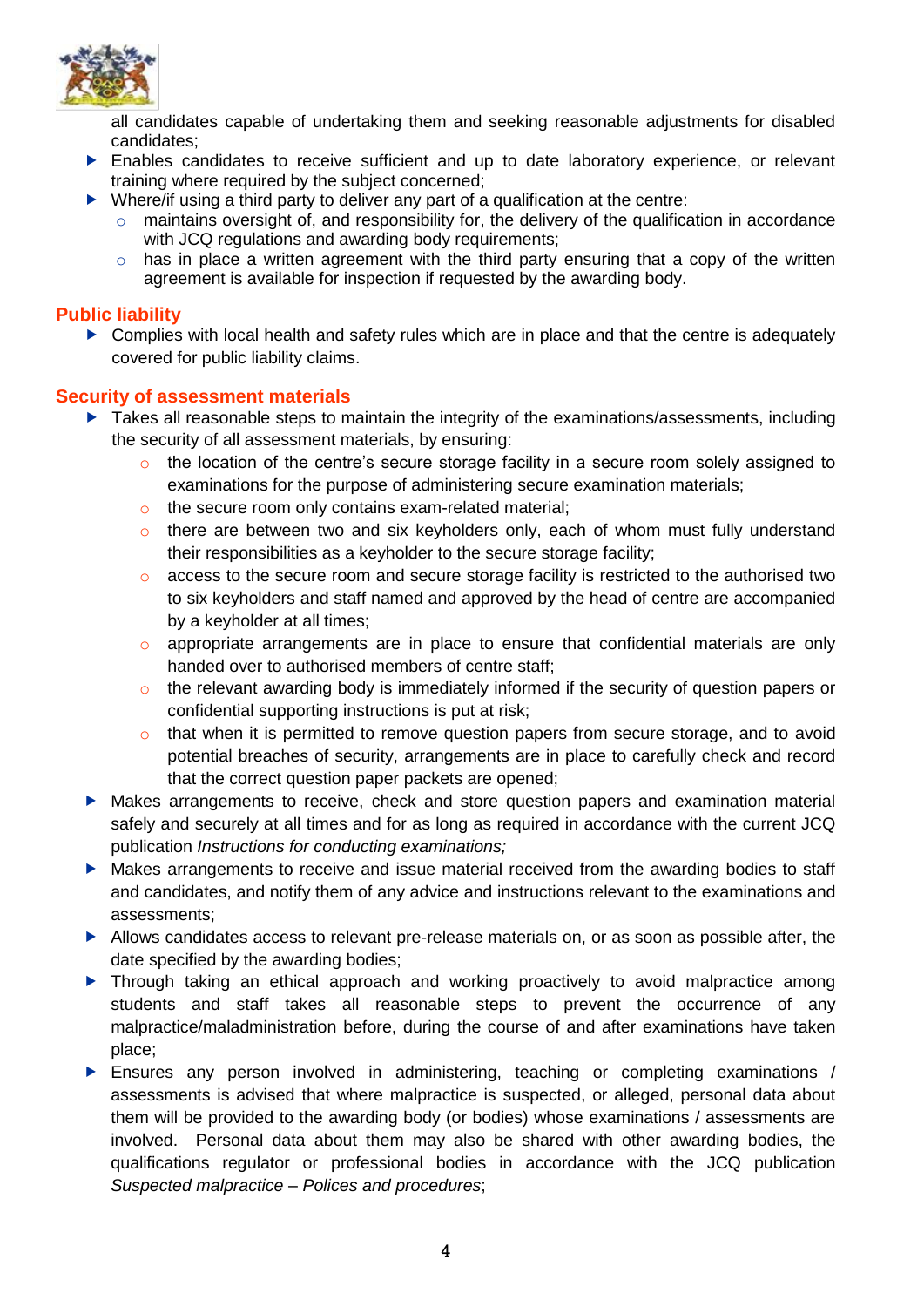

- Ensures irregularities are investigated and informs the awarding bodies of any cases of alleged, suspected or actual incidents of malpractice or maladministration, involving a candidate or a member of staff, are reported to the awarding body immediately;
- Ensures risks to the exam process are assessed and appropriate risk management processes/contingency plans are in place (that allow the senior leadership team to act immediately in the event of an emergency or staff absence).

# <span id="page-8-0"></span>**Exam contingency plan**

Required [Exam Contingency Plan](https://www.cooperscoborn.org.uk/wp-content/uploads/2022/05/Attachment-3-Exam-contingency-plan.pdf) is in place.

# <span id="page-8-1"></span>**Lockdown policy (exams)**

Required [Lockdown policy \(exams\)](https://www.cooperscoborn.org.uk/wp-content/uploads/2022/05/Attachment-1-Lockdown-policy-exams.pdf) is in place.

#### <span id="page-8-2"></span>**Internal appeals procedures**

 Ensures required internal appeals procedures are in place and drawn to the attention of the candidates and (where relevant) their parents / carers.

Required [Internal appeals procedure](https://www.cooperscoborn.org.uk/wp-content/uploads/2022/05/Attachment-4-Internal-appeals-procedures.pdf) is in place.

#### <span id="page-8-3"></span>**Equalities policy (exams)**

- Ensures the centre's equalities policy demonstrating the centre's compliance with relevant legislation is in place and details the processes followed in respect of identifying the need for, requesting and implementing access arrangements.
- $\blacktriangleright$  Required [Equalities policy](https://www.cooperscoborn.org.uk/wp-content/uploads/2022/04/Equalities-policy-exams-template.pdf) in place.

## <span id="page-8-4"></span>**Complaints and Appeals Procedure (Exams)**

- Ensures a complaints and appeals procedure covering general complaints regarding the centre's delivery or administration of a qualification is in place and drawn to the attention of candidates and their parents/carers.
- Required [Complaints and appeals procedure](https://www.cooperscoborn.org.uk/wp-content/uploads/2022/04/Complaints-and-appeals-procedure-exams-template.pdf) in place.

## <span id="page-8-5"></span>**Child Protection/Safeguarding Policy (Exams)**

- **E** Ensures the centre has a child protection/safeguarding policy in place, including Disclosure and Barring Service (DBS) clearance, which satisfies current legislative requirements;
- Required [Child protection / safeguarding policy](https://www.cooperscoborn.org.uk/wp-content/uploads/2022/01/Safeguarding-and-Child-Protection-2021-.pdf) in place.

# <span id="page-8-6"></span>**Data Protection policy (Exams)**

 Ensures the centre has a data protection policy in place that complies with General Data Protection Regulation and Data Protection Act 2018 regulations;

Consideration may also need to be given to the centre's policy on sharing candidate's results and other exams relation information with those with parental responsibility and third parties.

#### **Legislation on sharing information**

Under the principles of the General Data Protection Regulations 2018 and the Data Protection Act 2018, children and young adults can assume control over their personal information and restrict access to it from the age of 13. This suggests that candidate consent should be sought to share results or other exams-related information with a third party.

Other legislation and guidance may need to be taken into account regarding sharing information with parents, as example information from the DfE for schools regarding parental responsibility and school reports on pupil performance: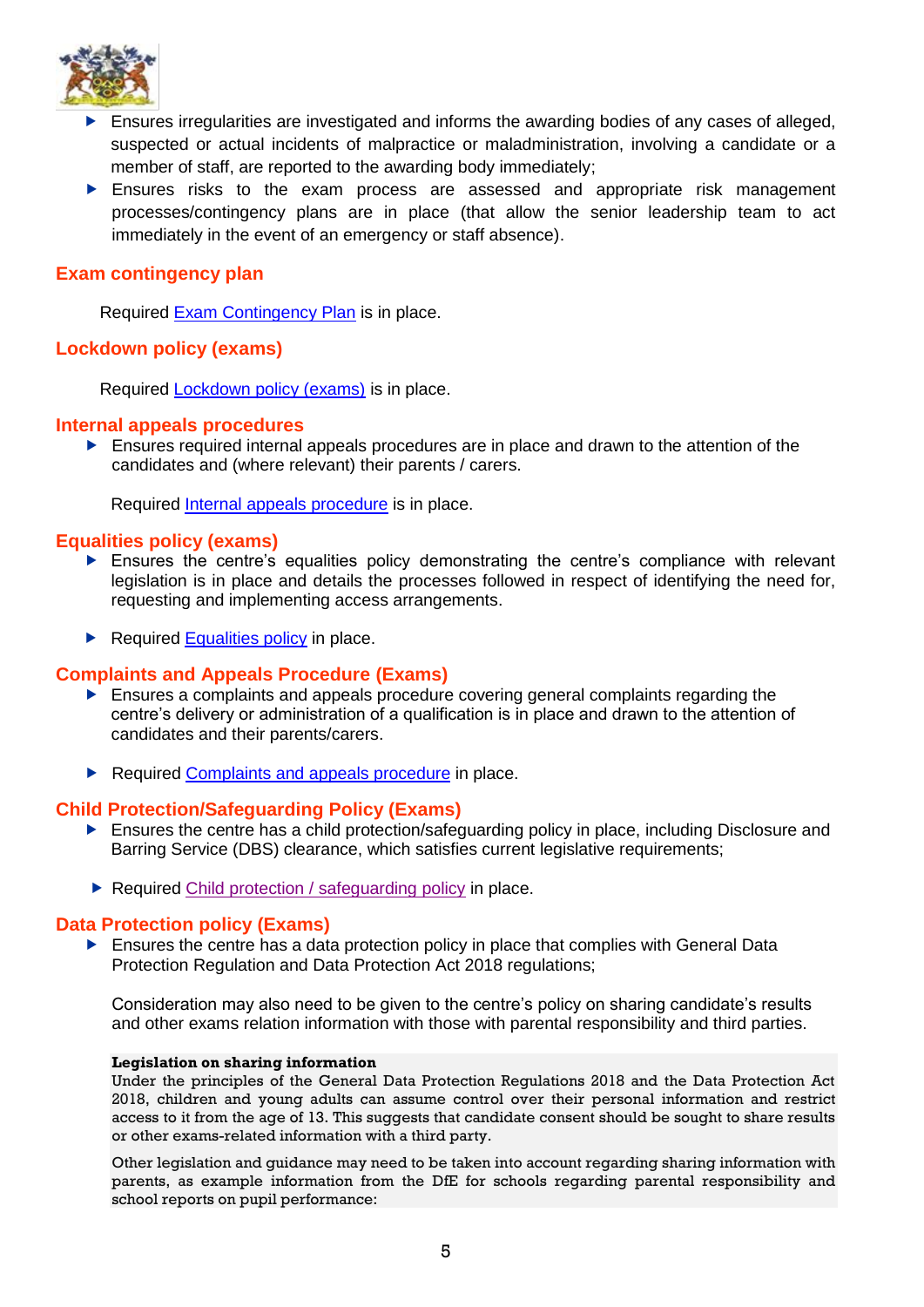

- Understanding and dealing with issues relating to parental responsibility [www.gov.uk/government/publications/dealing-with-issues-relating-to-parental](https://www.gov.uk/government/publications/dealing-with-issues-relating-to-parental-responsibility/understanding-and-dealing-with-issues-relating-to-parental-responsibility)[responsibility/understanding-and-dealing-with-issues-relating-to-parental-responsibility](https://www.gov.uk/government/publications/dealing-with-issues-relating-to-parental-responsibility/understanding-and-dealing-with-issues-relating-to-parental-responsibility)
- School reports on pupil performance: guidance for head teachers [www.gov.uk/guidance/school-reports-on-pupil-performance-guide-for-headteachers](https://www.gov.uk/guidance/school-reports-on-pupil-performance-guide-for-headteachers)

#### **Publication of exam results**

Refer to ICO (Information Commissioner's Office) [Education and Families](https://ico.org.uk/for-organisations/education/) information and the document [Publishing exam results.](https://ico.org.uk/for-organisations/education/)

▶ Required [General Data Protection Regulations policy \(exams\)](https://www.cooperscoborn.org.uk/wp-content/uploads/2022/04/Data-protection-policy-exams.pdf) in place.

#### <span id="page-9-0"></span>**Access arrangements**

**Ensures the centre has documented processes in place relating to access arrangements and** reasonable adjustments.

There is no specific JCQ regulation that refers to a 'policy' requirement in this respect though it might be good practice to bring all aspects of the process together in one place thereby confirming the centre complies with [\[GR](http://www.jcq.org.uk/exams-office/general-regulations) 5.4f]

▶ [Access Arrangements Policy \(exams\)](https://www.cooperscoborn.org.uk/wp-content/uploads/2022/04/Access-Arrangements.pdf) in place.

## <span id="page-9-1"></span>**Conflicts of interest**

- Ensures the relevant awarding bodies are informed before the published deadline for entries for each examination series of any potential conflict of interest where:-
	- a member of centre staff is taking a qualification at the centre which includes internally assessed components / units (taking at the centre as a last resort where unable to find an alternative centre);
	- a candidate is being taught and prepared for a qualification, which includes internally assessed components / units, by a member of centre staff with close relationships to the candidate.
- Maintains clear records that confirm the measures taken / protocol in place to mitigate any potential risk to the integrity of the qualifications affected by the above, and where:-
	- a member of exams office staff has a close relationship to a candidate being entered for exams and assessments at the centre or at another centre;
	- a member of centre staff is taking a qualification at the centre which does not include internally assessed components / units (taking at the centre as a last resort where unable to find an alternative centre);
	- a member of centre staff is taking a qualification at another centre.
- Ensures other relevant centre staff where they may be involved in the receipt and dispatch of confidential exam materials are briefed on the requirements for maintaining the integrity and confidentiality of the exam materials;
- Ensures members of centre staff do not forward e-mails and letters from awarding body or JCQ personnel without prior consent to third parties or upload such correspondence onto social media sites and applications;
- Ensures members of centre staff do **not** advise parents/candidates to contact awarding bodies/JCQ directly nor provide them with addresses / email addresses of awarding body examining / assessment personnel or JCQ personnel.

#### <span id="page-9-2"></span>**Centre inspections**

- ▶ Co-operates with the JCQ Centre Inspection Service, an awarding body or a regulatory authority when subject to an inspection, an investigation or an unannounced visit, and takes all reasonable steps to comply with all requests for information or documentation made by an awarding body or regulatory authority as soon as is practical;
- Allows all venues used for examinations and assessments, paperwork and secure storage facilities to be open to inspection;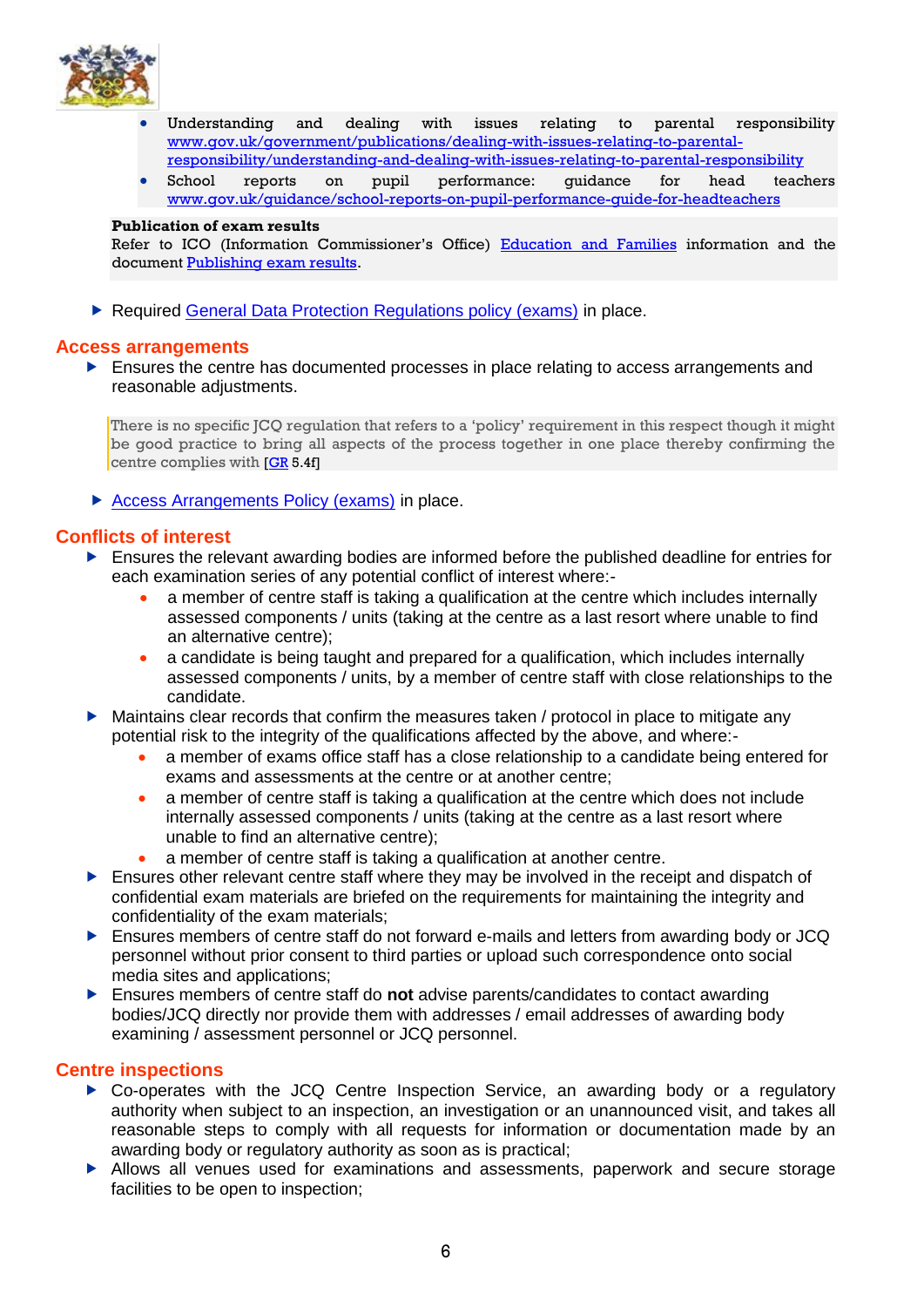

 Understands the JCQ Centre Inspector will identify him/herself with a photo ID card and **must** be accompanied throughout his/her tour of the premises, including inspection of the centre's secure storage facility.

# **Examinations and Data Manager (EDM)**

- ▶ Understands the contents of annually updated JCQ publications including: *[General regulations for approved centres](http://www.jcq.org.uk/exams-office/general-regulations) [Instructions for conducting examinations](http://www.jcq.org.uk/exams-office/ice---instructions-for-conducting-examinations) Suspected Malpractice - [Policies and Procedures](http://www.jcq.org.uk/exams-office/malpractice) [Post-results services](http://www.jcq.org.uk/exams-office/post-results-services)* (PRS) *[A guide to the special consideration process](https://www.jcq.org.uk/exams-office/access-arrangements-and-special-consideration/regulations-and-guidance/)*
- ▶ Completes/submits the National Centre Number Registers annual update (administered on behalf of the JCQ member awarding bodies by OCR [https://ocr.org.uk/administration/ncn](https://ocr.org.uk/administration/ncn-annual-update/)[annual-update/\)](https://ocr.org.uk/administration/ncn-annual-update/) by the end of October each year;
- $\triangleright$  Is familiar with the contents of annually updated information from awarding bodies on administrative procedures, key tasks, key dates and deadlines;
- $\blacktriangleright$  Ensures key tasks are undertaken and key dates and deadlines met:
- Recruits, trains and deploys a team of internal/external invigilators; appoints lead invigilators, as required and keeps a record of the content of training provided to invigilators for the required period;
- ▶ Works with the SENCo to ensure invigilators supervising access arrangement candidates and those acting as a facilitator supporting access arrangements candidates fully understand the respective role and what is and what is not permissible in the exam room;
- Supports the head of centre in ensuring that awarding bodies are informed (where required) of any conflict of interest declared by members of centre staff and in maintaining records that confirm measures taken / protocols in place to mitigate any potential risk to the integrity of the qualifications affected before the published deadline for entries for each examination series;
- **Briefs other relevant centre staff where they may be involved in the receipt and dispatch of** confidential exam materials on the requirements for maintaining the integrity and confidentiality of the exam materials.

## **Senior leaders (SLT)**

Are familiar with the contents, refer to and direct relevant centre staff to annually updated JCQ publications including:

*[General regulations for approved centres](http://www.jcq.org.uk/exams-office/general-regulations) [Instructions for conducting examinations](http://www.jcq.org.uk/exams-office/ice---instructions-for-conducting-examinations) [Access Arrangements and Reasonable Adjustments](http://www.jcq.org.uk/exams-office/access-arrangements-and-special-consideration/regulations-and-guidance) Suspected Malpractice - [Policies and Procedures](https://www.jcq.org.uk/exams-office/malpractice) [Instructions for conducting non-examination assessments](http://www.jcq.org.uk/exams-office/non-examination-assessments)* (and the instructions for conducting coursework). *[A guide to the special consideration process](http://www.jcq.org.uk/exams-office/access-arrangements-and-special-consideration/regulations-and-guidance)*

## **Special educational needs co-ordinator (SENDCO)**

- Understands the contents, refers to and directs relevant centre staff to annually updated JCQ publications including:
	- o *[Access Arrangements and Reasonable Adjustments](http://www.jcq.org.uk/exams-office/access-arrangements-and-special-consideration/regulations-and-guidance)*
- **Leads on the access arrangements and reasonable adjustments process (referred to in this** policy as 'access arrangements');
- If not the qualified access arrangements assessor, works with the person appointed, on all matters relating to assessing candidates and ensures the correct procedures are followed;
- **Presents when requested by a JCQ Centre Inspector, evidence of the assessor's qualification.**

## **Head of department (HoD)**

- **Ensures teaching staff undertake key tasks, as detailed in this policy, within the exams process** (exam cycle) and meet internal deadlines set by the EDM and SENDCO;
- Ensures teaching staff keep themselves updated with awarding body subject and teacherspecific information to confirm effective delivery of qualifications;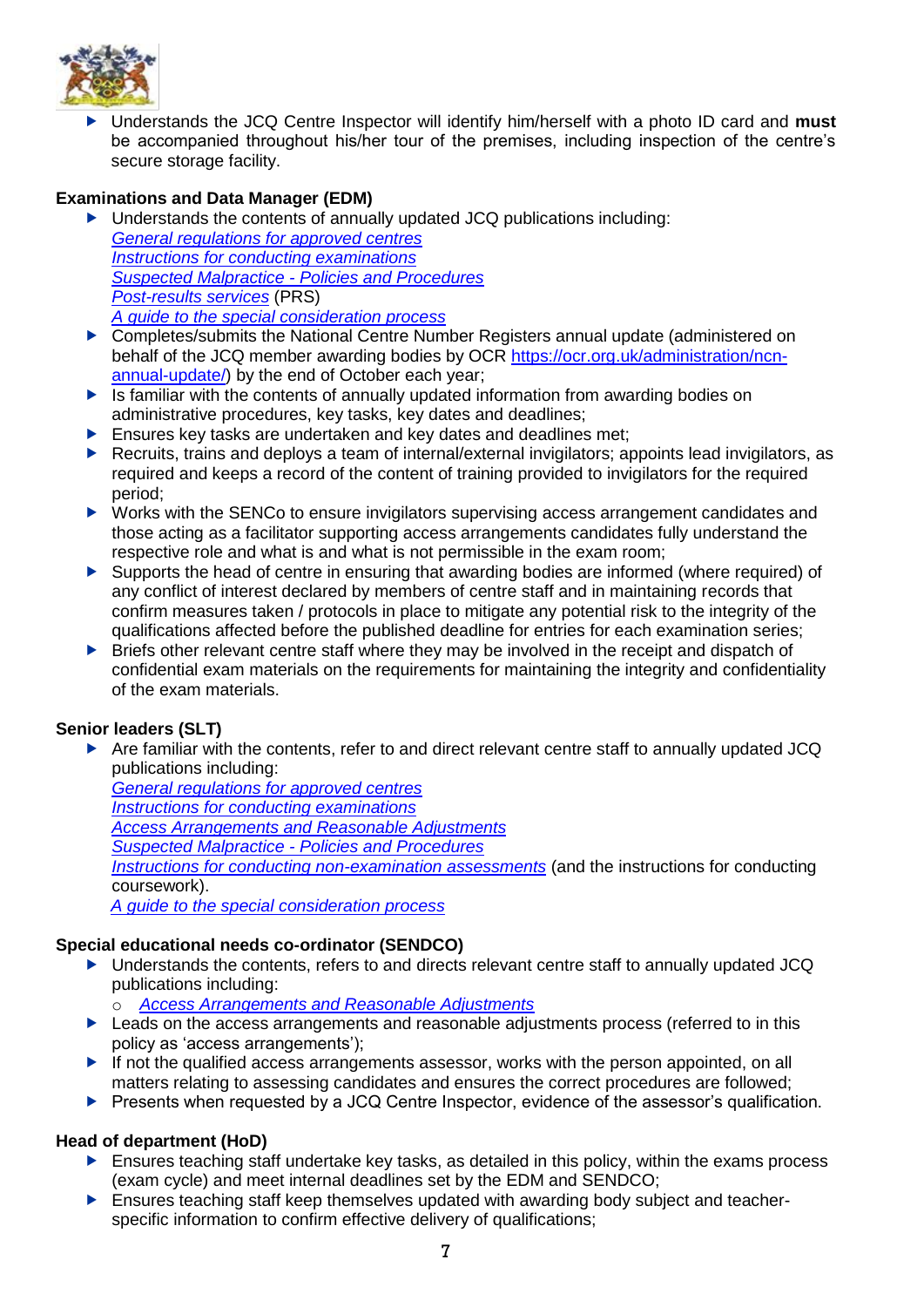

Ensures teaching staff attend relevant awarding body training and update events.

# **Teaching staff**

- $\blacktriangleright$  Undertake key tasks, as detailed in this policy, within the exams process and meet internal deadlines set by the EDM and SENCO;
- ▶ Keep updated with awarding body subject and teacher-specific information to confirm effective delivery of qualifications;
- Attend relevant awarding body training and update events.

## **Invigilators**

- $\blacktriangleright$  Attend / undertake training, update, briefing and review sessions as required;
- $\blacktriangleright$  Provide information as requested on their availability to invigilate;
- Sign a confidentiality and security agreement and confirm whether they have any current maladministration/malpractice sanctions applied to them.

## **Reception staff**

 Support the EDM in the receipt and dispatch of confidential exam materials and follow the requirements for maintaining the integrity and confidentiality of the exam materials.

## **Site staff**

Support the EDM in relevant matters relating to exam rooms and resources.

# **Candidates**

Where applicable in this policy, the term 'candidates' refers to candidates and/or their parents/carers.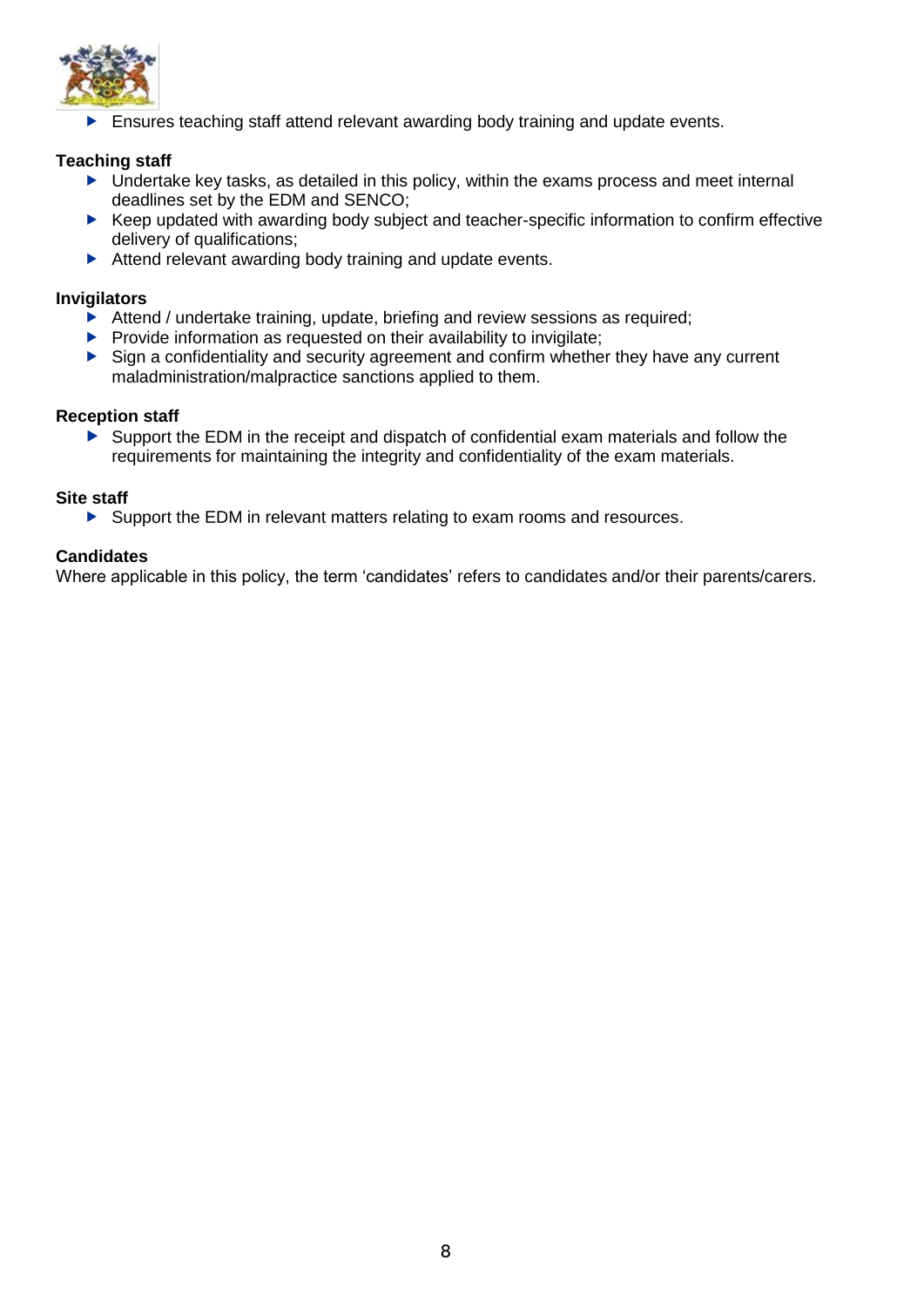

# <span id="page-12-0"></span>**The exam cycle**

The exams management and administration process that needs to be undertaken for each **exam series** is often referred to as the **exam cycle** and relevant tasks required within this grouped into the following stages:-

- $\blacktriangleright$  Planning;
- Entries:
- $\rho$  pre-exams;
- $\blacktriangleright$  exam time;
- $\blacktriangleright$  results and post-results.

<span id="page-12-1"></span>This policy identifies roles and responsibilities of centre staff within this cycle.

# **Planning: roles and responsibilities**

# <span id="page-12-2"></span>**Information sharing**

#### **Head of centre**

Directs relevant centre staff to annually updated JCQ publications including [GR,](http://www.jcq.org.uk/exams-office/general-regulations) [ICE,](http://www.jcq.org.uk/exams-office/ice---instructions-for-conducting-examinations) [AA,](http://www.jcq.org.uk/exams-office/access-arrangements-and-special-consideration) [SM](http://www.jcq.org.uk/exams-office/malpractice) and [NEA](http://www.jcq.org.uk/exams-office/non-examination-assessments) (and the instructions for conducting coursework) and [SC.](https://www.jcq.org.uk/exams-office/access-arrangements-and-special-consideration/regulations-and-guidance)

## **Examinations and Data Manager**

- Signposts relevant centre staff to JCQ publications and awarding body documentation relating to the exams process that has been updated;
- Signposts relevant centre staff to JCQ information that should be provided to candidates;
- As the centre administrator, approves relevant access rights for centre staff to access awarding body secure extranet sites.

## <span id="page-12-3"></span>**Information gathering**

#### **Examinations and Data Manager**

- Undertakes an annual information gathering exercise in preparation for each new academic year to ensure data about all qualifications being delivered is up to date and correct;
- ▶ Collates all information gathered into one central point of reference;
- Researches awarding body guidance to identify administrative processes, key tasks, key dates and deadlines for all relevant qualifications;
- **Produces an annual exams plan of key tasks and key dates to ensure all external deadlines can** be effectively met; informs key centre staff of internal deadlines;
- ▶ Collects information on internal exams to enable preparation for and conduct of the internal examination periods.

#### **Head of department**

- ▶ Responds (or ensures teaching staff respond) to requests from the EDM on information gathering;
- $\blacktriangleright$  Meets the internal deadline for the return of information;
- Informs the EDM of any changes to information in a timely manner minimising the risk of late or other penalty fees being incurred by an awarding body;
- Notes the internal deadlines provided by the exams team and directs teaching staff to meet these.

#### <span id="page-12-4"></span>**Access arrangements**

#### **Head of centre**

- $\blacktriangleright$  Ensures there is appropriate accommodation for candidates requiring access arrangements in the centre for all examinations and assessments;
- $\blacktriangleright$  Ensures a written process is in place to not only check the qualification(s) of the appointed assessor(s) but that the correct procedures are followed as per **Chapter 7** of the JCQ publication [Access Arrangements and Reasonable Adjustments](http://www.jcq.org.uk/exams-office/access-arrangements-and-special-consideration/regulations-and-guidance)
- Ensures the SENCO is fully supported in effectively implementing access arrangements and reasonable adjustments once approved.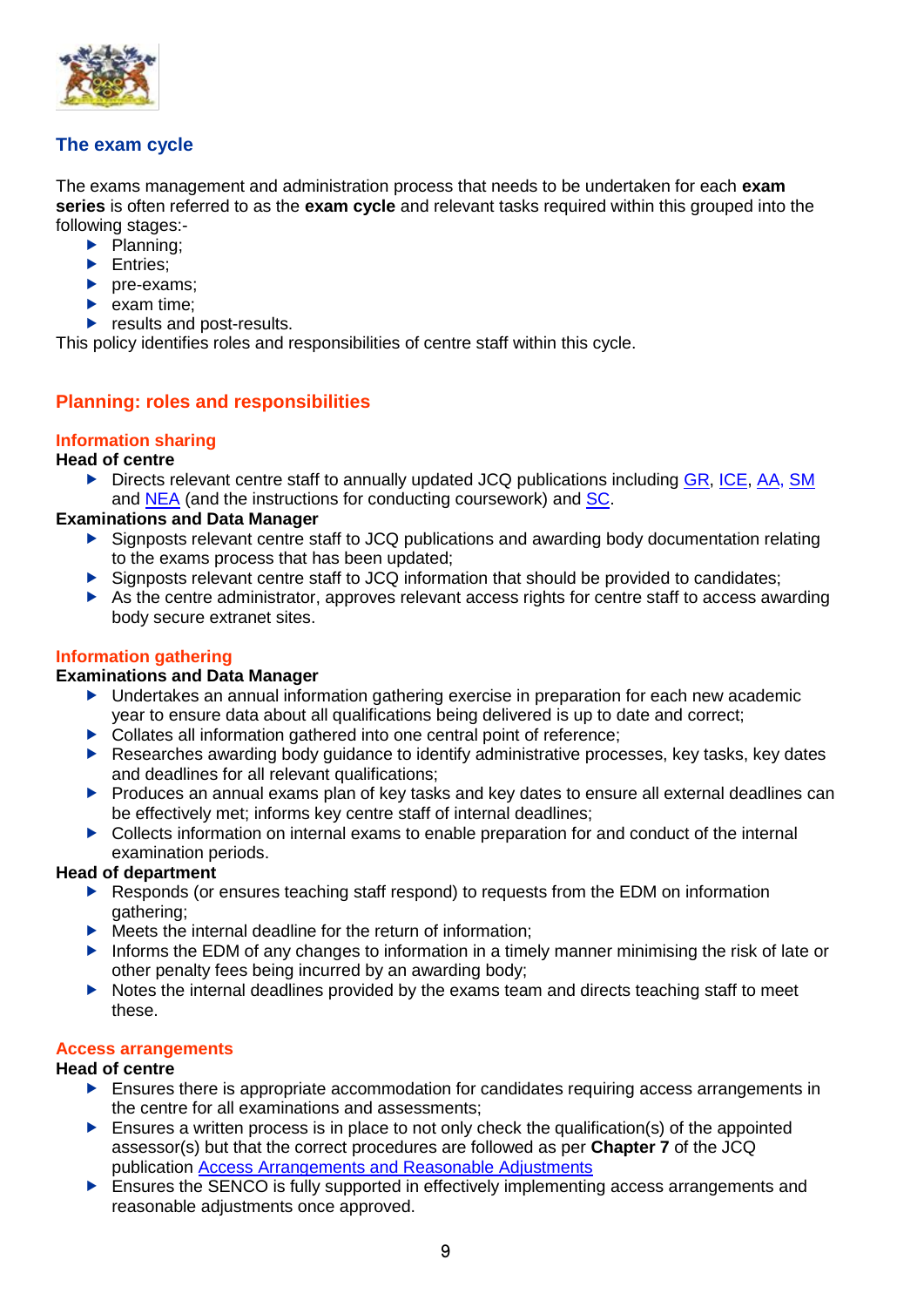

#### **SENCO**

- Assesses candidates (or works with the appropriately qualified assessor as appointed by the head of centre) to identify access arrangements / reasonable adjustments requirements;
- Gathers **evidence** to support the need for access arrangements for a candidate;
- ▶ Liaises with teaching staff to gather evidence of **normal way of working** of an affected candidate;
- Determines candidate eligibility for arrangements or adjustments that are centre-delegated;
- Gathers signed **Personal data consent, Privacy Notice (AA) and Data Protection confirmation** forms (candidate personal data consent form) from candidates where required;
- Applies for **approval** through *Access arrangements online* (AAO) via the **Centre Admin Portal** (CAP), where required or through the awarding body where qualifications sit outside the scope of AAO;
- ▶ Keeps a file for each candidate for JCQ inspection purposes containing all the required documentation (if any documentation is kept electronically, an e-folder must be created for each individual candidate. The candidate's e-folder must hold each of the required documents for inspection);
- **Employs good practice in relation to the Equality Act 2010;**
- **Liaises with the EDM regarding exam time arrangements for access arrangement candidates:**
- Ensures staff appointed to facilitate access arrangements for candidates are appropriately trained and understand the rules of the particular arrangement(s) and keeps a record of the content of training provided to facilitators for the required period;
- ▶ Works with the EDM to ensure invigilators and those acting as a facilitator fully understand the respective role and what is and what is not permissible in the exam room.

## <span id="page-13-0"></span>**Word processor policy (exams)**

- Provides and annually reviews a centre policy on the **use of word processors** in exams and assessments;
- Required [Word processor policy \(exams\)](https://www.cooperscoborn.org.uk/wp-content/uploads/2022/04/Word-processor-policy-exams.pdf) in place.

## <span id="page-13-1"></span>**Separate invigilation Policy**

- Ensures criteria for candidates granted **separate invigilation within the centre** is clear, meets JCQ regulations and best meets the needs of individual candidates and remaining candidates in main exam rooms;
- Required [Request for separate invigilation / smaller venue](https://www.cooperscoborn.org.uk/wp-content/uploads/2022/05/Attachment-5-Requests-for-separate-invigilation-smaller-venues.pdf) in place.

#### **Senior Leaders, Head of department, teaching staff**

- Support the SENCO in determining and implementing appropriate access arrangements/reasonable adjustments;
- $\blacktriangleright$  Provide a statement for inspection purposes, which details the criteria the centre uses to award, and allocate word processors for examinations.

# <span id="page-13-2"></span>**Internal assessment and endorsements**

# <span id="page-13-3"></span>**Head of centre**

#### **Controlled assessments, coursework and non-examination assessments**

- Ensures arrangements are in place to co-ordinate and standardise all marking of centreassessed components and ensures that candidates' centre-assessed work is produced, authenticated and marked, or assessed and quality assured in accordance with the awarding bodies' instructions (including where relevant, private candidates)
- ▶ Ensures that teaching staff, in accordance with awarding bodies' instructions, return all subjectspecific forms by the required date:
- Provides fully qualified teachers to mark non-examined assessments, and/or fully qualified assessors for the verification of centre-assessed components;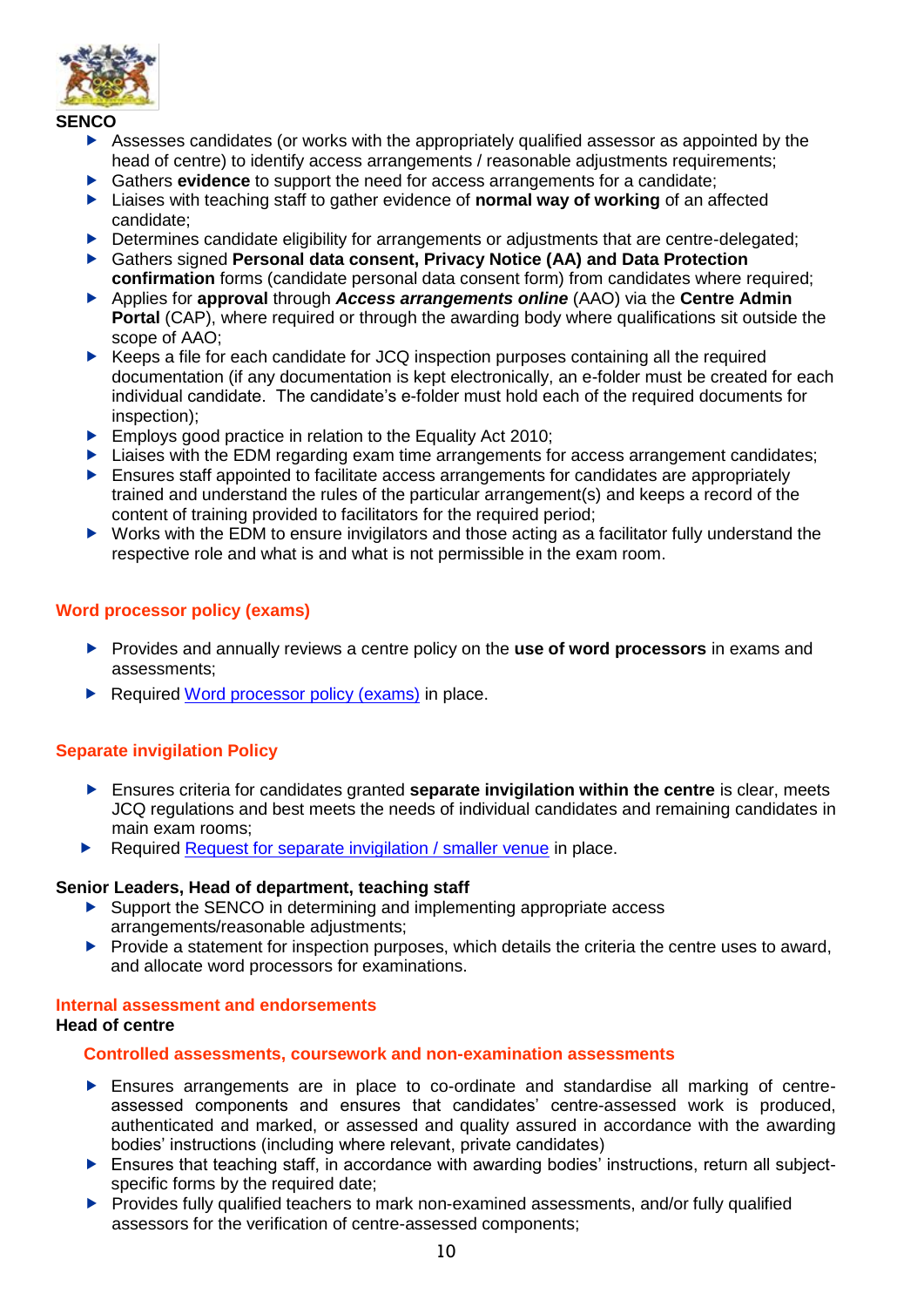

- Ensures an **Internal appeals procedure** relating to internal assessment decisions is in place for a candidate to appeal against and request a review of the centre's marking (see Roles and responsibilities overview);
- Ensures a **Non-examination policy** is in place for GCE and GCSE qualifications, which include components or non-examination assessment.

## <span id="page-14-0"></span>**Non-examination assessment policy**

- Required [Non-examination assessment policy](https://www.cooperscoborn.org.uk/wp-content/uploads/2022/04/Non-examination-assessment-policy-1.pdf) in place;
- **Ensures any irregularities relating to the production of work by candidates are investigated and** dealt with internally if discovered prior to a candidate signing the authentication statement (where required) or reported to the awarding body if a candidate has signed the authentication statement.

## **Senior leaders**

- **Ensures teaching staff have the necessary and appropriate knowledge, understanding, skills,** and training to set tasks, conduct task taking, and to assess, mark and authenticate candidates' work (including where relevant, private candidates);
- Ensure appropriate internal moderation, standardisation and verification processes are in place;
- Ensures teaching staff delivering any AQA Applied General qualifications, OCR Cambridge Nationals, Entry Level Certificate or Project qualifications (and CCEA GCE unitised AS and Alevel qualifications WJEC GCE legacy AS and A-level Health and Social Care) follow JCQ [Instructions for conducting coursework](http://www.jcq.org.uk/exams-office/coursework) and the specification provided by the awarding body;
- ▶ Ensures teaching staff delivering GCE & GCSE specifications (which include components of non-examination assessment) follow JCQ [Instructions for conducting non-examination](http://www.jcq.org.uk/exams-office/non-examination-assessments)  [assessments](http://www.jcq.org.uk/exams-office/non-examination-assessments) and the specification provided by the awarding body;
- $\blacktriangleright$  For other qualifications, ensures teaching staff follow appropriate instructions issued by the awarding body;
- **Ensures teaching staff inform candidates of their centre assessed marks as a candidate may** request a review of the centre's marking before marks are submitted to the awarding body.

## **Teaching staff**

- **Ensure appropriate instructions for conducting internal assessment are followed;**
- Ensure candidates are aware of JCQ and awarding body information for candidates on producing work that is internally assessed (coursework, non-examination assessments, social media) prior to assessments taking place;
- $\blacktriangleright$  Ensure candidates are informed of their centre assessed marks as a candidate may request a review of the centre's marking before marks are submitted to the awarding body.

## **Examinations and Data Manager**

- Identifies relevant key dates and administrative processes that need to be followed in relation to internal assessment;
- Signposts teaching staff to relevant JCQ [information for candidates](https://www.jcq.org.uk/exams-office/information-for-candidates-documents/) documents that are annually updated.

## <span id="page-14-1"></span>**Invigilation**

## **Head of centre**

- Ensures relevant support is provided to the EDM and exams personnel in recruiting, training and deploying a team of invigilators;
- $\blacktriangleright$  Ensures, if contracting supply staff to act as invigilators that such persons are competent and fully trained, understanding what is and what is not permissible (and not taking on its own an assurance from a recruitment agency, that this is the case);
- ▶ Determines if additional invigilators will be deployed in timed Art exams in addition to the subject teacher to ensure the supervision of candidates is maintained at all times.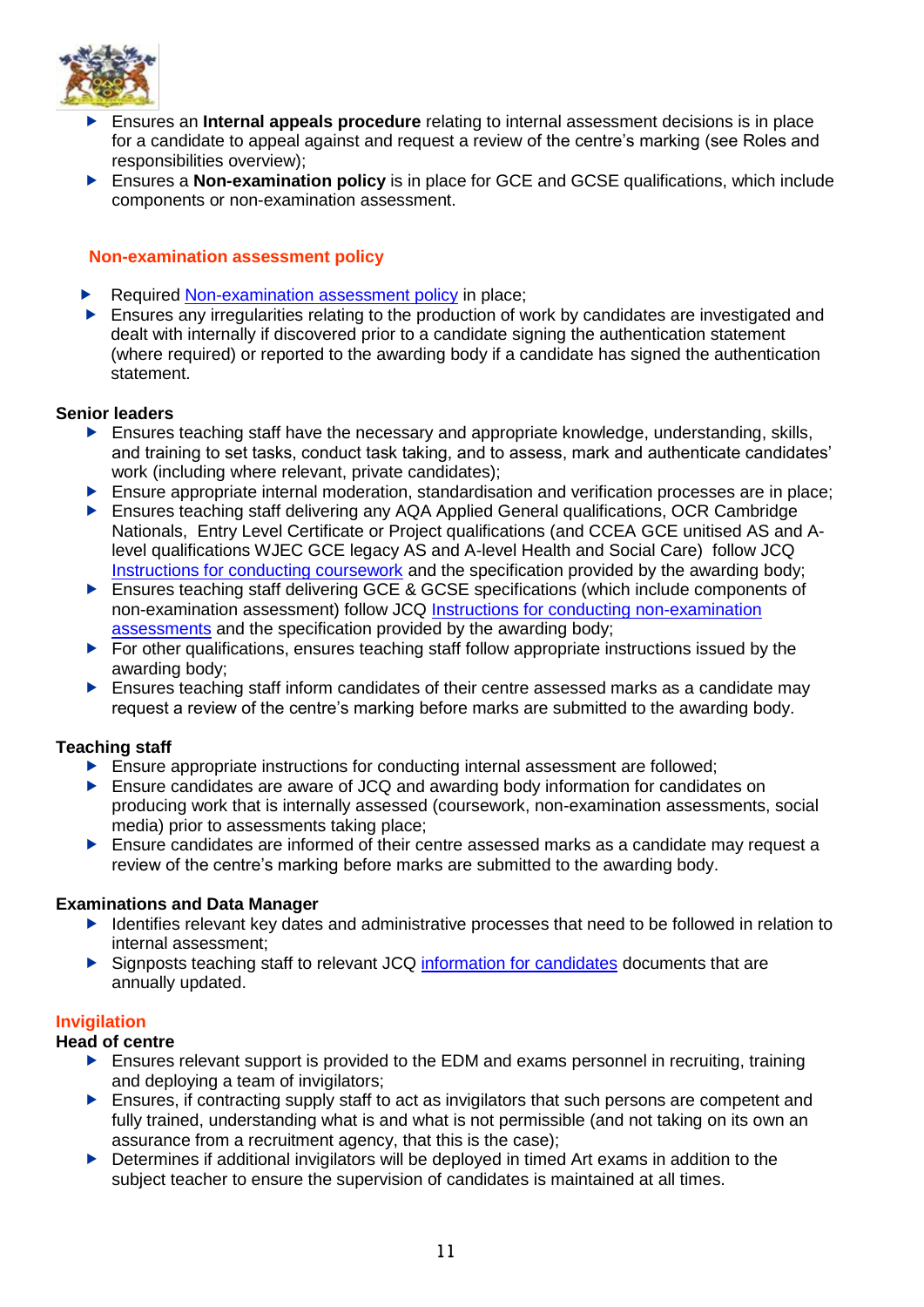

# **Examinations and Data Manager**

- ▶ Recruits additional invigilators where required to effectively cover all exam periods/series' throughout the academic year;
- $\triangleright$  Collects information on new recruits to identify if they have invigilated previously and if any current maladministration/malpractice sanctions are applied to them;
- Provides training for new invigilators on the instructions for conducting exams and an annual update for the existing invigilation team so that they are aware of any changes in a new academic year before they are allocated to invigilate an external exam;
- Ensures invigilators supervising access arrangement candidates understand their role (and the role of a facilitator who may be supporting a candidate) and the rules and regulations of the access arrangement(s);
- Ensures invigilators are briefed on the access arrangement candidates in their exam room and made aware of the access arrangement(s) awarded (ensuring these candidates are identified on the seating plan) and confirms invigilators understand what is and what is not permissible.
- ▶ Collects evaluation of training to inform future events.

#### <span id="page-15-1"></span><span id="page-15-0"></span>**Entries: roles and responsibilities Estimated entries**

#### **Examinations and Data Manager**

▶ Requests estimated or early entry information, where this may be required by awarding bodies, from HoDs in a timely manner to ensure awarding body external deadlines for submission can be met.

#### **Estimated entries collection and submission procedure**

#### **Examinations and Data Manager will:**

- ▶ Request HoD to complete and return the GCSE / A-level Examination boards, codes and estimated entries form;
- Submit electronically to awarding bodies the estimated entries information to meet the external deadline;
- Makes candidates aware of the JCQ *[Information for candidates –](https://www.jcq.org.uk/wp-content/uploads/2021/09/Information-for-candidates-Privacy-Notice_21-22.pdf) Privacy Notice* at the start of a course leading to vocational qualification or when entries are submitted to awarding bodies for processing for a general qualification.

#### **Head of department**

- $\blacktriangleright$  Provides information requested by the EDM to the internal deadline;
- Informs the EDM immediately of any subsequent changes to information.

#### <span id="page-15-2"></span>**Final entries**

## **Examinations and Data Manager**

- ▶ Requests final entry information from HoDs in a timely manner to ensure awarding body external deadlines for submission can be met;
- **Informs HoDs of subsequent deadlines for making changes to final entry information without** charge:
- ▶ Confirms with HoDs final entry information that has been submitted to awarding bodies;
- **Ensures as far as possible that entry processes minimise the risk of entries or registrations** being missed reducing the potential for late or other penalty fees being charged by awarding bodies;
- ▶ Observes each awarding body's terms and conditions for the entry and withdrawal of candidates for their examinations and assessments and observes any regulatory requirements for the qualification.

## **Final entries collection and submission procedure**

# **Examinations and Data Manager will:**

▶ Set up marksheets in SIMs and submit email instructions in a timely manner to teaching staff on how to complete entry information to ensure awarding body external deadlines for submission can be met;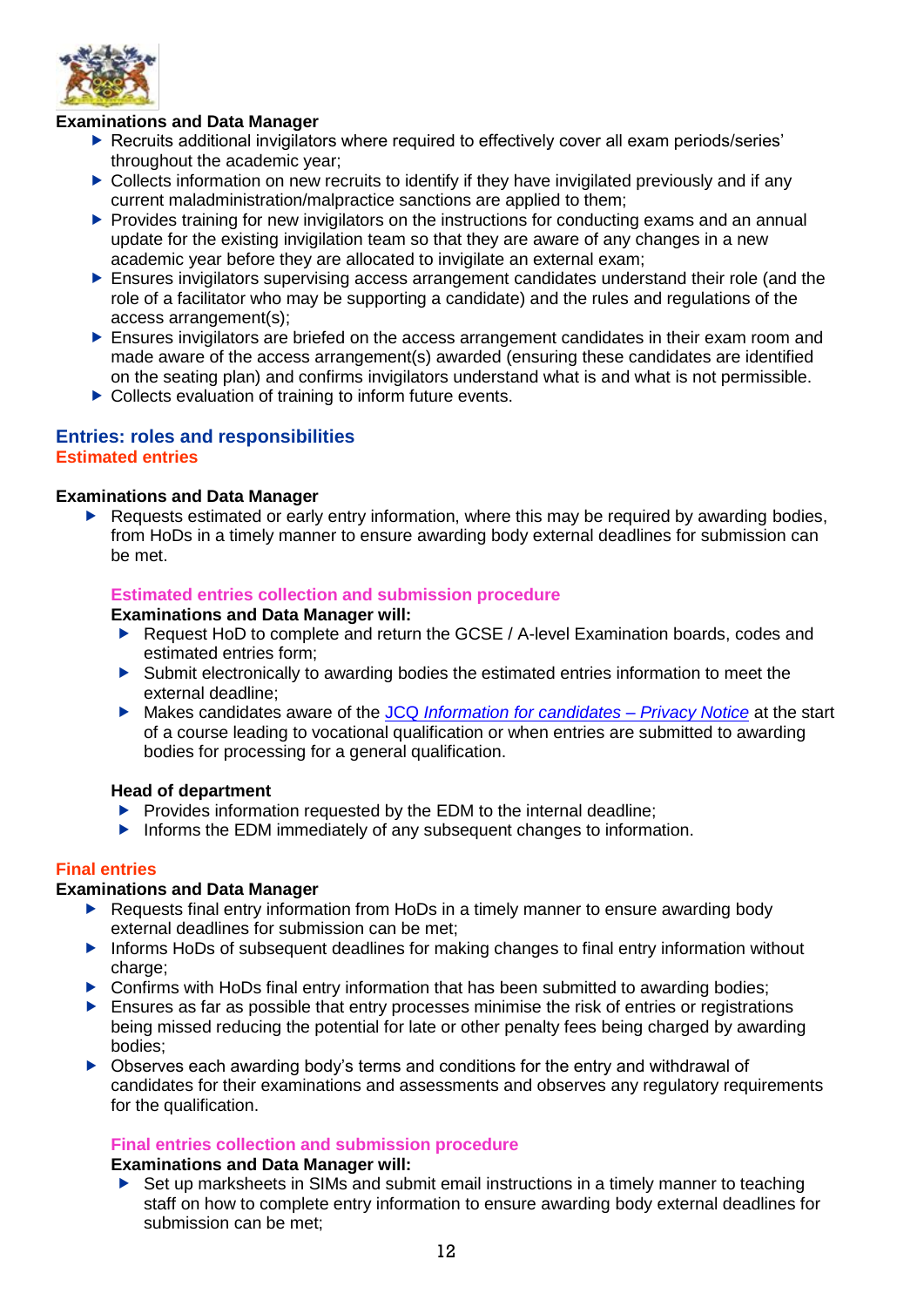

- $\blacktriangleright$  Provide HoDs via google drive a finalised list of exam entries for their department for checking and signing off prior to submission;
- Inform HoDs of subsequent deadlines for making changes to final entry information without charge:
- ▶ Confirm with HoDs final entry information that has been submitted to awarding bodies.

# **Head of department**

- $\blacktriangleright$  Provides information requested by the EDM to the internal deadline;
- Informs the EDM immediately, or at the very least prior to the deadlines, of any subsequent changes to final entry information, which includes:
	- changes to candidate personal details;
	- $\blacktriangleright$  amendments to existing entries:
	- $\blacktriangleright$  withdrawals of existing entries.
- ▶ Checks final entry submission information provided by the EDM and confirms information is correct.

# <span id="page-16-0"></span>**Entry fees**

# **Examinations and Data Manager**

- $\blacktriangleright$  Registration and entry fees are paid by CCCS;
- $\blacktriangleright$  Late entry or amendment fees are paid by either the department or the candidate (whoever initiated the entry);
- ▶ Prior to submission of entries EDM will provide Finance with a detailed breakdown of exam entry fees for each exam board;
- Fees/reimbursement sought from candidates who decide to sit an exam after the late entry/ withdrawal deadline/fail to sit an exam/do not meet the necessary requirements without medical evidence or evidence or other mitigating circumstances.

# <span id="page-16-1"></span>**Late entries**

# **Examinations and Data Manager**

- $\blacktriangleright$  Has clear entry procedures in place to minimise the risk of late entries;
- ▶ Charges of any late or other penalty fees to departmental budgets.

## **Head of department**

- Minimises the risk of late entries by:-
	- $\triangleright$  following procedures identified by the EDM in relation to making final entries on time;
	- **F** meeting internal deadlines identified by the EDM for making final entries.

## <span id="page-16-2"></span>**Re-sit entries**

A candidate may retake any module as many times as they wish (subject to approval by CCCS and any restrictions in the relevant specification) and any such further retakes must be paid by the candidate. Retake entries will only be accepted by the EDM upon receipt of the relevant fee and an application form.

## **Examinations and Data Manager**

- $\triangleright$  obtain from the candidate/s details of specifications / units they wish to resit;
- $\triangleright$  Notify HoDs of candidates who have opted to resit;
- Submit entry information electronically to awarding body once in receipt of relevant paperwork and fees (where applicable).

## **Head of Department / Director of Sixth Form**

- minimise the risk of late entries by:-
	- $\blacktriangleright$  following procedures identified by the EDM in relation to making final entries on time;
	- meeting internal deadlines identified by the EDM for making final entries.

## <span id="page-16-3"></span>**Private candidates**

If feasible, the centre will accept and process entries for private candidates. Entries will only be accepted by the EDM upon receipt of the relevant fee and application form.

## **Examinations and Data Manager**

 obtain from the candidate/s details of specifications / units they wish to re-sit to ascertain if feasible;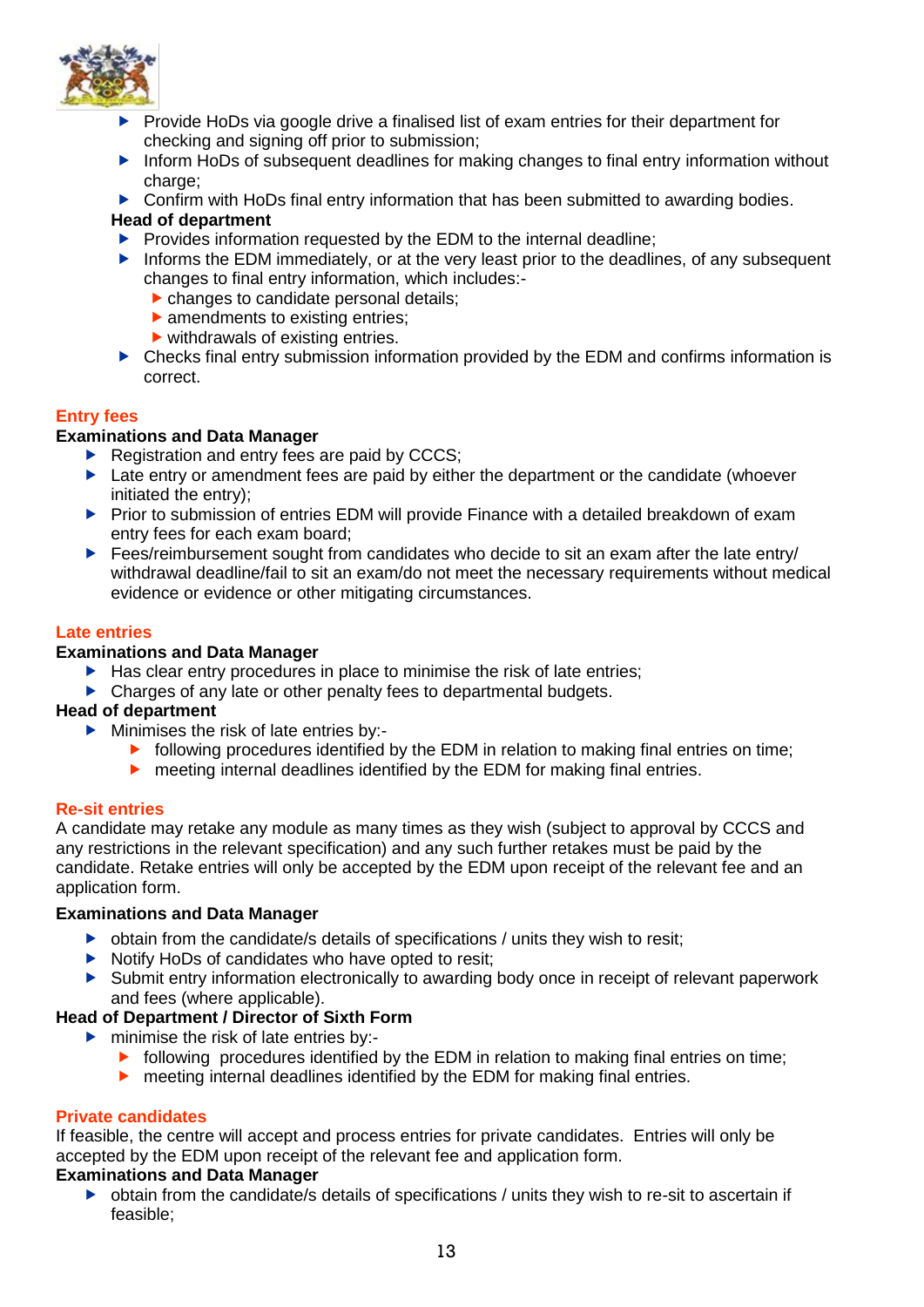

- $\blacktriangleright$  arrange for the candidate to complete paperwork and provide payment of fees by internal deadline;
- pon receipt, EDM to make entries and provide candidates with a statement of entry indicating dates and times of exams.

# <span id="page-17-0"></span>**Candidate statements of entry**

# **Examinations and Data Manager**

 $\blacktriangleright$  Provides candidates with statements of entry for checking.

## **Candidates**

▶ Confirm entry information is correct or notify the EDM of any discrepancies.

# <span id="page-17-1"></span>**Pre-exams: roles and responsibilities**

# <span id="page-17-2"></span>**Access arrangements and reasonable adjustments**

# **SENCO**

- Ensures appropriate arrangements, adjustments and adaptations are in place to facilitate access to exams / assessments for candidates where they are disabled within the meaning of the Equality Act (unless a temporary emergency arrangement is required at the time of an exam);
- Ensures a candidate is involved in any decisions about arrangements, adjustments and /or adaptations that may be put in place for him/her;
- Ensures exam information (JCQ information for candidates documents, individual exam timetable etc.) is adapted where this may be required for a disabled candidate to access it;
- Allocates appropriately trained centre staff to facilitate access arrangements for candidates in exams and assessments (ensuring that the facilitator appointed meets JCQ requirements and fully understands the rule of the access arrangement);
- $\triangleright$  Where relevant, ensures the necessary and appropriate steps are undertaken to gather an appropriate picture of need and demonstrate normal way of working for a private candidate (including distance learners and home-educated candidates) and that the candidate is assessed by the centre's appointed assessor.

## <span id="page-17-3"></span>**Briefing candidates**

## **Examinations and Data Manager**

- ▶ Issues individual exam timetable information to candidates and informs candidates of any designated contingency day awarding bodies may identify in the event of a national or significant local disruption to exams;
- $\blacktriangleright$  Prior to exams issues relevant JCQ information for candidates documents;
- ▶ Where relevant, issues relevant awarding body information to candidates;
- $\blacktriangleright$  Issues centre exam information to candidates including information on:
	- $\blacktriangleright$  exam timetable clashes:
	- **arriving late for an exam;**
	- **b** absence or illness during exams:
	- $\triangleright$  what equipment is/is not provided by the centre;
	- $\triangleright$  food and drink in exam rooms;
	- $\blacktriangleright$  unauthorised items in exam rooms:
	- $\triangleright$  when and how results will be issued:
	- $\blacktriangleright$  the post-results services and how the centre deals with requests from candidates
	- $\blacktriangleright$  when and how certificates will be issued.

# <span id="page-17-4"></span>**Access to scripts, reviews of results and appeals procedures**

## **Examinations and Data Manger**

- ▶ Post results procedures available in the Examinations Student Handbook, which is emailed to all students at the commencement of each academic year. In addition, an electronic version is placed on the [school's website.](https://www.cooperscoborn.org.uk/wp-content/uploads/2021/11/Student-Examination-handbook.pdf)
- Announcements made during assemblies;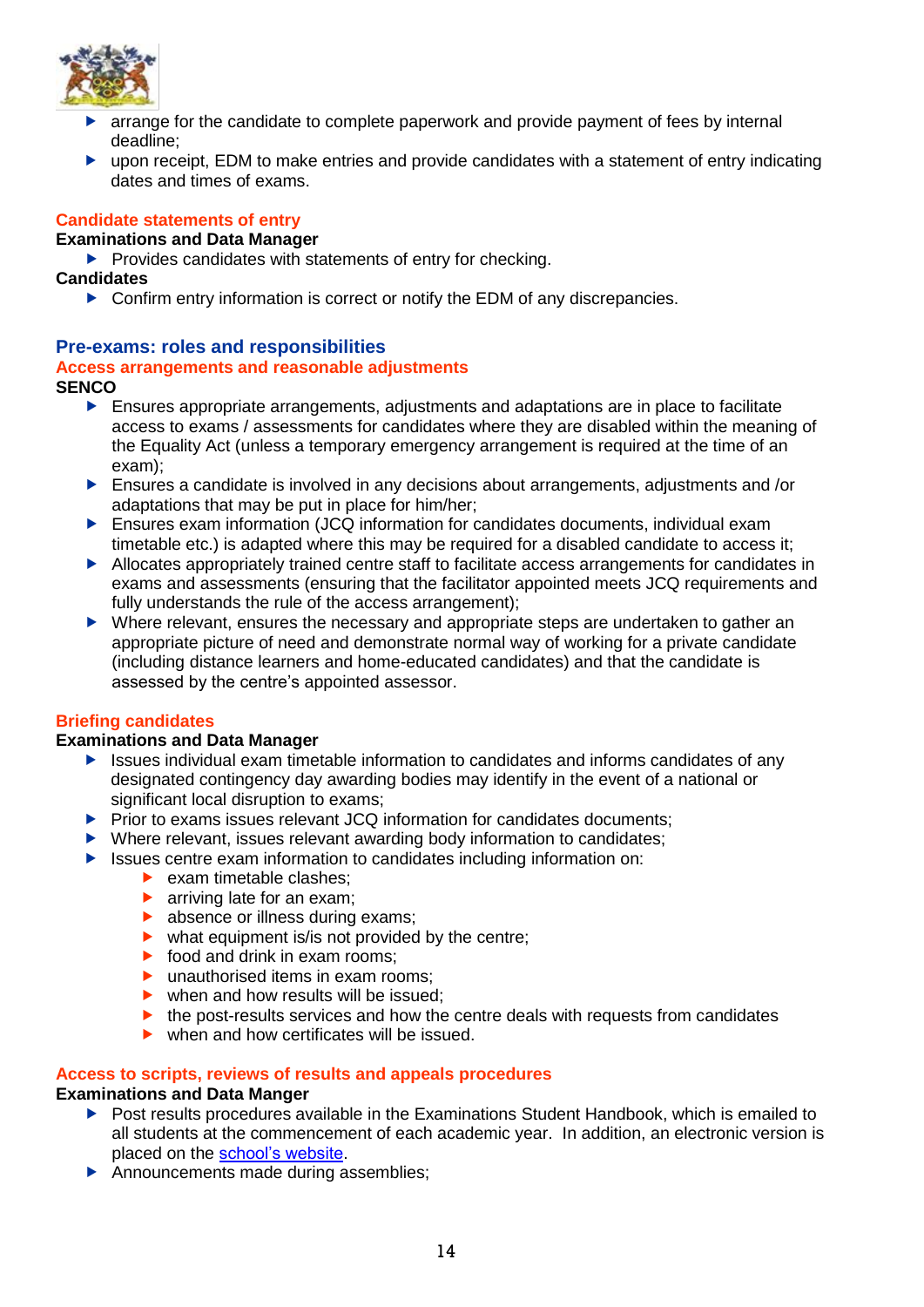

▶ Upon despatch of exam results, candidates will also receive an updated EAR form detailing the post results process. In addition, a copy of the EAR form will be placed on the school's website (examinations) detailing procedures and fees in early July.

# <span id="page-18-0"></span>**Dispatch of exam scripts**

# **Examinations and Data Manager**

 $\blacktriangleright$  Identifies and confirms arrangements for the dispatch of candidate exam scripts with the DfE (STA) 'yellow label service' or the awarding body where qualifications sit outside the scope of the service.

#### <span id="page-18-1"></span>**Estimated grades**

#### **Senior leaders**

**Ensure teaching staff provide estimated grade information to the EDM by the internal deadline** (where this still may be required by the awarding body);

# **Examinations and Data Manger**

- Submits estimated grade information to awarding bodies to meet the external deadline (where this may still be required by the awarding body);
- $\blacktriangleright$  Keeps a record to track what has been sent.

#### <span id="page-18-2"></span>**Internal assessment and endorsements**

#### **Head of centre**

 Ensures procedures are in place for candidates to appeal internal assessment decisions and make requests for reviews of marking**.**

#### **SENCO**

▶ Liaises with teaching staff to implement appropriate access arrangements for candidates undertaking internal assessments and practical endorsements.

#### **Teaching staff**

- ▶ Support the SENCO in implementing appropriate access arrangements for candidates undertaking internal assessments and practical endorsements;
- Assess and authenticate candidates' work:
- Assess endorsed components;
- Ensure candidates are informed of centre-assessed marks prior to marks being submitted to awarding bodies.

## **Head of department**

- ▶ Ensures teaching staff assess and authenticate candidates' work to the awarding body requirements;
- **Ensures teaching staff assess endorsed components according to awarding body requirements;**
- Ensures teaching staff provide marks for internally assessed components and grades for endorsements of qualifications to the EDM to the internal deadline;
- **Ensures teaching staff provide required samples of work for moderation and sample recordings** for monitoring to the EDM to the internal deadline.

#### **Examinations and Data Manager**

- Submits marks, endorsement grades and samples to awarding bodies / moderators / monitors to meet the external deadline;
- $\blacktriangleright$  Keeps a record to track what has been sent;
- ▶ Logs moderated samples returned to the centre;
- **Ensures teaching staff are aware of the requirements in terms of retention and subsequent** disposal of candidates' work.

#### **Candidates**

 $\blacktriangleright$  Authenticate their work as required by the awarding body.

## <span id="page-18-3"></span>**Invigilation**

## **Examinations and Data Manager**

 $\blacktriangleright$  Provides an annually reviewed / updated invigilator handbook to invigilators, trains new invigilators on appointment and updates experienced invigilators on any regulation changes and any changes to centre-specific processes;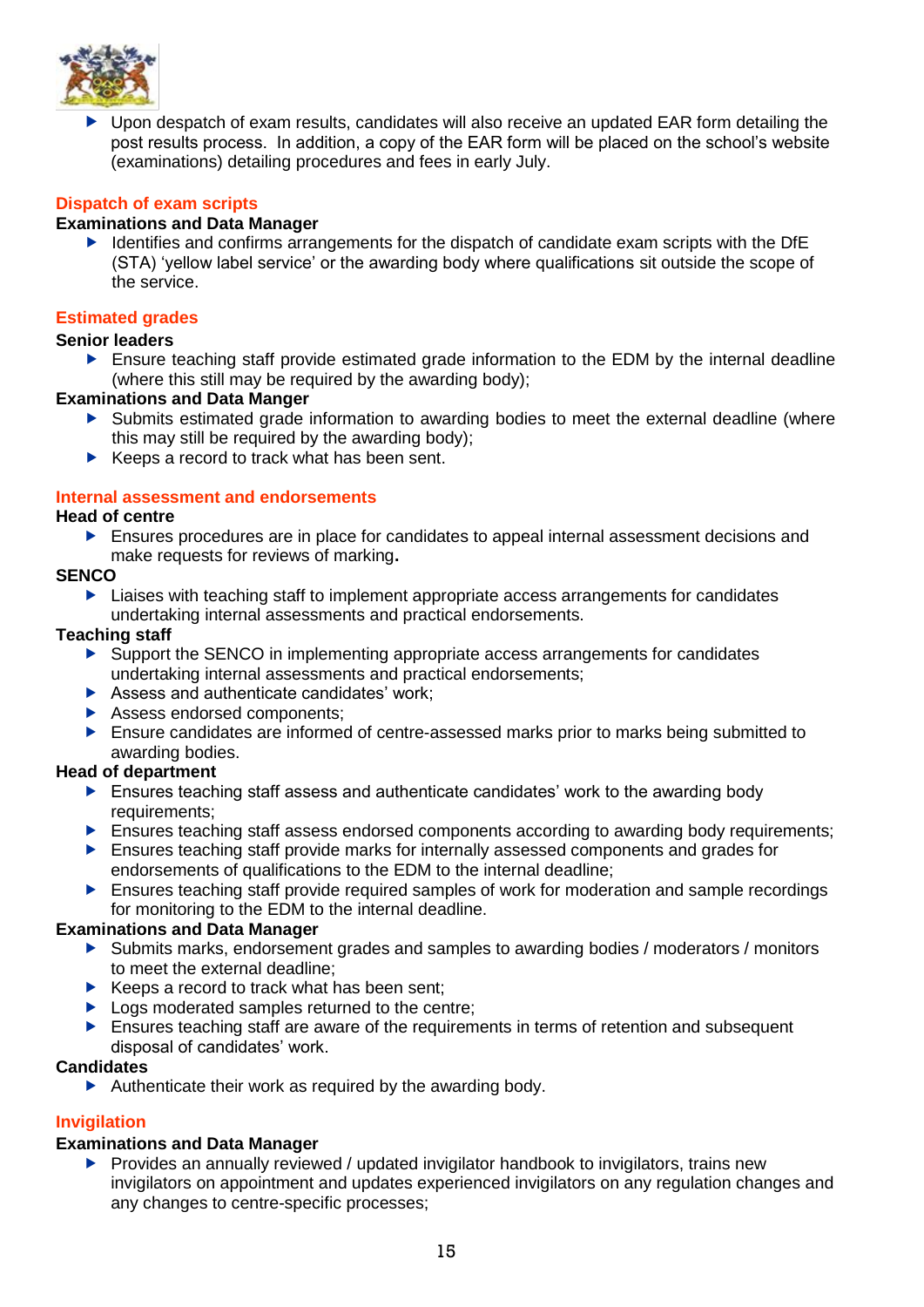

- **Deploys invigilators effectively to exam rooms throughout an exam series (including the** provision of a roving invigilator where a candidate and invigilator (acting as a practical assistant, reader or scribe) are accommodated on a 1:1 basis to enter the room at regular intervals in order to observe the conducting of the exam, ensure all relevant rules are being adhered to and to support the practical assistant / reader and / or scribe in maintaining the integrity of the exam);
- Allocates invigilators to exam rooms (or where supervising candidates due to a timetable clash) according to the required ratios;
- ▶ Liaises with the SENCO regarding the facilitation and invigilation of access arrangement candidates.

## **SENCO**

▶ Liaises with the EDM regarding facilitation and invigilation of access arrangement candidates. **Invigilators**

Provide information as requested on their availability to invigilate throughout an exam series.

# <span id="page-19-0"></span>**JCQ inspection visit**

# **Examinations and Data Manager** or **Senior leader**

 $\blacktriangleright$  Will accompany the Inspector throughout a visit.

- **SENCO** or relevant **Senior leader** (in the absence of the SENCO)
	- Will meet with the inspector when requested to provide documentary evidence regarding access arrangement candidates and address any questions, the inspector may raise;
	- Ensures that information is readily available for inspection at the venue where the candidate is taking the exam(s).

# <span id="page-19-1"></span>**Seating and identifying candidates in exam rooms**

## **Examinations and Data Manager**

- **Ensures invigilators are aware of the procedures;**
- $\blacktriangleright$  Ensures a procedure is in place to verify candidate identity including private candidates;
- ▶ Provides seating plans for exam rooms according to JCQ and awarding body requirements (and ensures candidates with access arrangements are identified on the seating plan and invigilators are informed of those candidates with access arrangements and made aware of the access arrangement(s) awarded).

# <span id="page-19-2"></span>**Verifying candidate identity procedure**

## **Internal Candidates**

- ensure exam photo cards are placed on each exam desk in accordance with the seating plan;
- $\triangleright$  folder is available in each exam location providing a master copy of the photo cards for each candidate;
- $\blacktriangleright$  Ensures invigilators are aware of the procedure;
- ▶ Provides seating plans for exam rooms according to JCQ and awarding body requirements.

## **External Candidates**

 EDM to liaise directly with private candidate to obtain and retain a copy of photographic identification.

## **Candidates with religious clothing**

- A member of exams personnel to obtain and retain a copy of the photographic identification prior to exam season commencing;
- $\blacktriangleright$  Exams personnel to advise candidate that for identification purposes they will take the candidate to a private room and politely ask for the candidate to remove the religious clothing for identification purposes;
- Exams personnel to carry out the above 15 minutes prior to the start of each exam;
- $\triangleright$  Once identification has been established, the candidate should replace, for example, their veil and proceed as normal to sit the examination.

# **Invigilators**

- $\blacktriangleright$  Follow the procedure for verifying candidate identity provided by the EDM;
- Seat candidates in exam rooms as instructed by the EDM on the seating plan.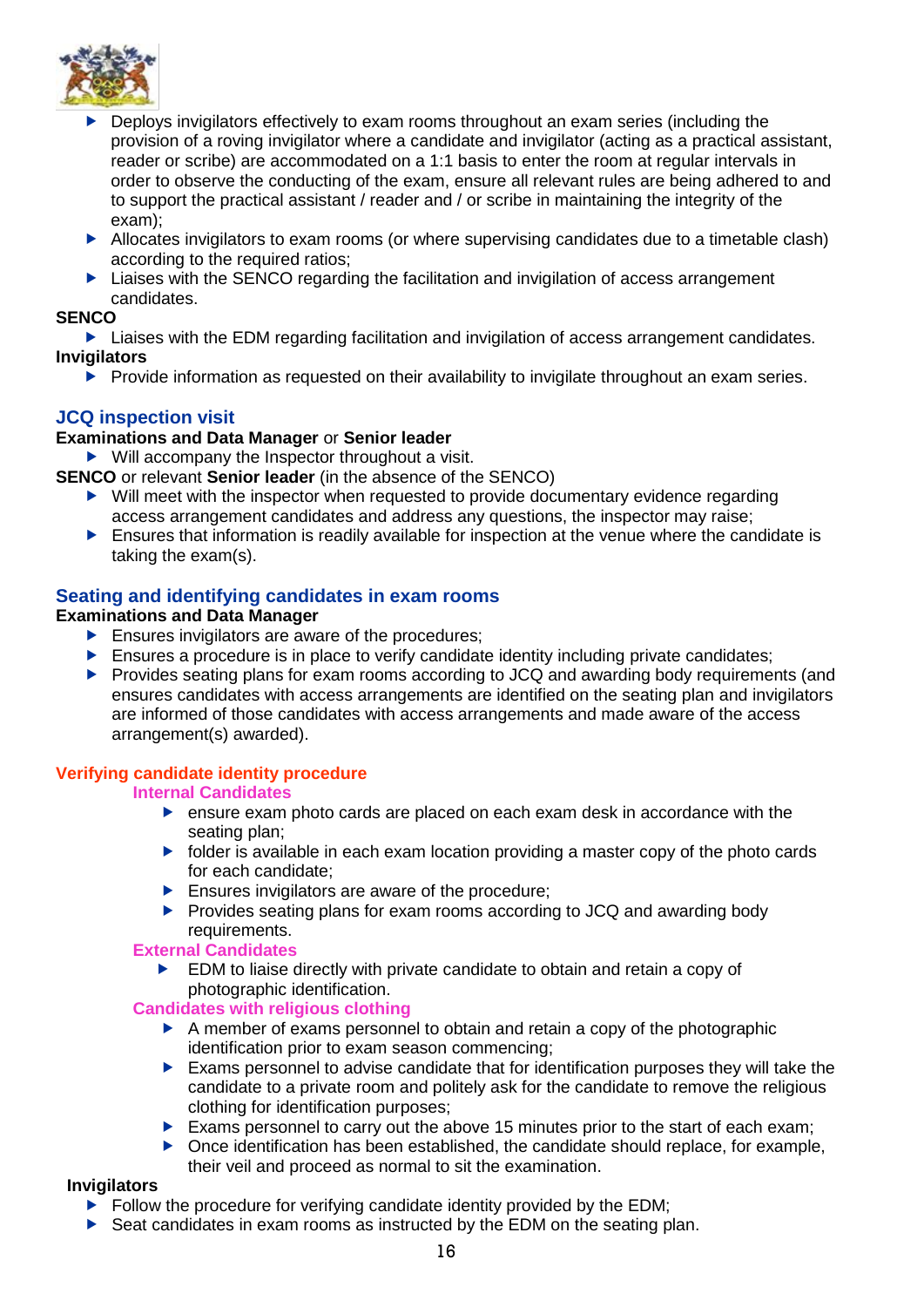

# <span id="page-20-0"></span>**Security of exam materials**

# **Examinations and Data Manager**

- Confirms appropriate arrangements are in place to ensure that confidential materials are only handed over to those authorised by the head of centre;
- Ensures access to the secure room is restricted and staff named and approved by the head of centre are accompanied by a key holder at all times. There must be between two and six key holders only, each of whom must fully understand their responsibilities as a key holder to the secure storage facility;
- ▶ Has a process in place to demonstrate the receipt, secure movement and secure storage of confidential exam materials within the centre;
- Ensures a log is kept at the initial point of delivery recording confidential materials received and signed for by authorised staff within the centre and that appropriate arrangements are in place for confidential materials to be immediately transferred to the secure storage facility until they can be removed from the dispatch packaging and checked in the secure room before being returned to the secure storage facility in timetable order;
- **Ensures the secure storage facility contains only current and live confidential material (ensuring** that past examination question papers, internal tests and mock examinations are not kept in the centre's secure storage facility);
- Ensures that examination stationery, e.g., answer booklets and formula booklets are stored in the secure room (attempting to store this material in the secure storage facility, when sufficient space allows);
- **Ensures the integrity and security of any electronic question paper is maintained during the** downloading, printing and collating process (ensuring printing is carried out in an area that can be controlled to prevent unauthorised personnel accessing live assessment materials and ensuring only authorised members of centre staff have access to electronic question papers).

## **Reception staff**

 $\blacktriangleright$  Follow the process to log confidential materials delivered to / received by the centre to the point materials are issued to authorised staff for transferral to the secure storage facility.

## **Teaching staff**

Adhere to the process to record the secure movement of confidential materials taken from or returned to secure storage throughout the time the material is confidential.

# <span id="page-20-1"></span>**Timetabling and rooming**

## **Examinations and Data Manager**

- $\blacktriangleright$  Produces a master centre exam timetable for each exam series;
- $\blacktriangleright$  Identifies and resolves candidate exam timetabled clashes according to the regulations (only applying overnight supervision arrangements as a last resort, once all other options have been exhausted and according to the centre's policy);
- $\blacktriangleright$  Identifies exam rooms and specialist equipment requirements;
- Allocates invigilators to exam rooms (or where supervising candidates due an exam timetable clash) according to required ratios;
- ▶ Liaises with site staff to ensure exam rooms are set up according to JCQ and awarding body requirements:
- ▶ Liaises with the SENCO regarding rooming of access arrangement candidates.

## **SENCO**

- $\blacktriangleright$  Liaises with the EDM regarding rooming of access arrangement candidates;
- **EXTER** Liaises with other relevant centre staff to ensure appropriate arrangements, adjustments and adaptations are in place to facilitate access for disabled candidates to exams.

#### **Site staff**

► Liaise with the EDM to ensure exam rooms are set up according to JCQ and awarding body requirements.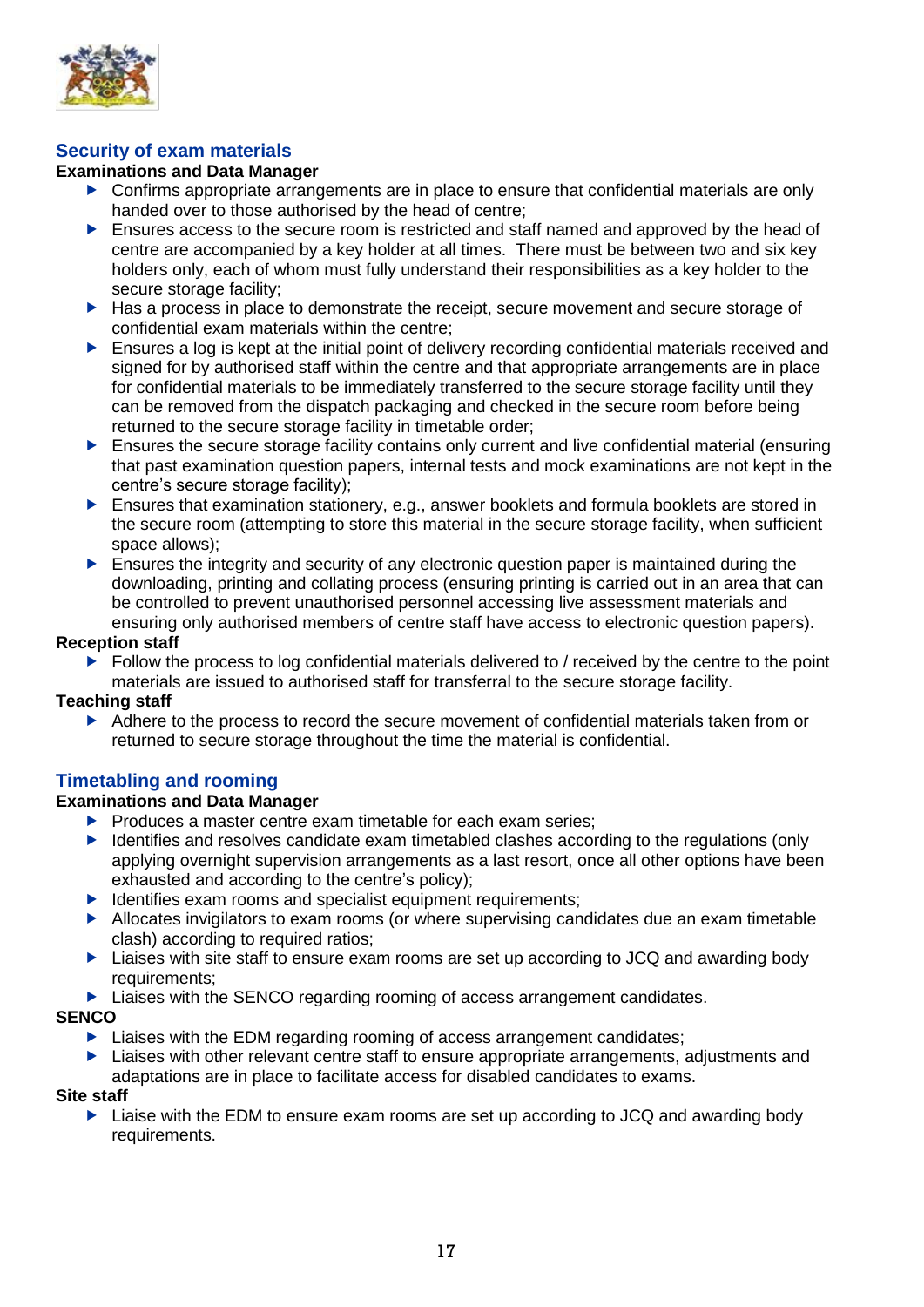

# <span id="page-21-0"></span>**Alternative site arrangements**

## **Examinations and Data Manager**

- $\triangleright$  Where *l* if applicable the centre ensures question papers will only be taken to an alternative site where the published criteria for an alternative site arrangement has been met;
- Will inform the JCQ Centre Inspection Service to timescale by submitting a JCQ *Alternative Site arrangement* notification using CAP (or through the awarding body where a qualification may sit outside the scope of CAP) of any alternative sites that will be used to conduct timetabled examination components of the qualifications listed in the JCQ regulations;

## <span id="page-21-1"></span>**Transferred candidate arrangements**

#### **Examinations and Data Manager**

- $\triangleright$  Where / if applicable to the centre liaises with the host or entering centre, as required;
- **Processes requests for** *Transferred Candidate arrangements* using CAP to the awarding body deadline (or through the awarding body where a qualification may sit outside the scope of CAP);
- Where relevant (for an internal candidate) informs the candidate of the arrangements that have been made for their transferred candidate arrangements.

## <span id="page-21-2"></span>**Internal exams**

#### **Examinations and Data Manager**

- **Prepares for the conduct of internal exams under external conditions (where applicable to the** centre);
- $\blacktriangleright$  Provides a centre exam timetable of subjects and rooms;
- $\blacktriangleright$  Provides seating plans for exam rooms:
- $\blacktriangleright$  Requests internal exam papers from teaching staff;
- Arranges invigilation (where applicable to the centre).

#### **SENCO**

▶ Liaises with teaching staff to make appropriate arrangements for access arrangement candidates.

## **Teaching staff**

- $\triangleright$  Provide exam papers and materials to the EDM by the timescale specified;
- Support the SENCO in making appropriate arrangements for access arrangement candidates.

#### <span id="page-21-3"></span>**Exam time: roles and responsibilities Access arrangements**

#### <span id="page-21-4"></span>**Examinations and Data Manager**

- Provides cover sheets for access arrangement candidates' scripts where required for particular arrangements;
- $\blacktriangleright$  Has a process in place to deal with emergency / temporary access arrangements as they arise at the time of exams:
	- applies for approval through AAO where required or through the awarding body where qualifications sit outside the scope of AAO.

# <span id="page-21-5"></span>**Candidate absence**

#### **Invigilators**

- $\blacktriangleright$  Are informed of the process for dealing with absent candidates through training;
- $\blacktriangleright$  Ensure that confirmed absent candidates are clearly marked as such on the attendance register and seating plan.

#### **Examinations and Data Manager**

 $\triangleright$  Once informed by the invigilators of candidate absence the exams team will contact parent / guardian to obtain reason for absence.

## **Candidates**

▶ Are re-charged relevant entry fees for unauthorised absence from exams.

## <span id="page-21-6"></span>**Candidate behaviour**

See *Irregularities* below.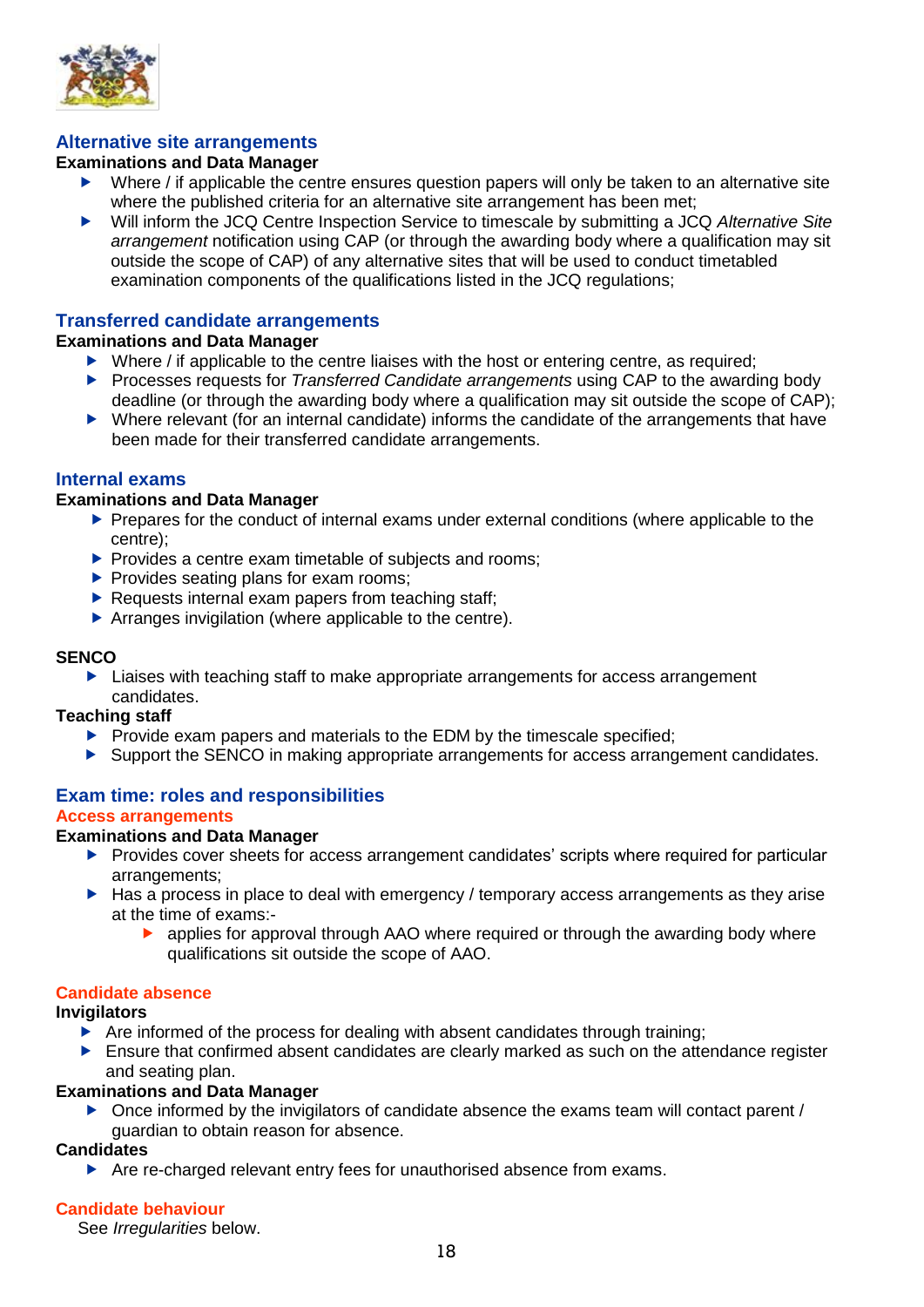

#### <span id="page-22-0"></span>**Candidate belongings**

See *Unauthorised materials* below.

# <span id="page-22-1"></span>**Candidate late arrival**

#### **Examinations and Data Manager**

- $\blacktriangleright$  Ensures that candidates who arrive very late for an exam are reported to the awarding body by submitting a report on candidate admitted very late to examination room using CAP to timescale;
- ▶ Warns candidates that their script may not be accepted by the awarding body.

#### **Invigilators**

- Are informed of the process for dealing with late/very late arrival candidates through training;
- $\blacktriangleright$  Ensure that relevant information is recorded on the exam room incident log.

## <span id="page-22-2"></span>**Conducting exams**

# **Head of centre**

 Ensures venues used for conducting exams meet the requirements of JCQ and awarding bodies.

#### **Examinations and Data Manager**

- Ensures exams are conducted according to JCQ and awarding body instructions;
- Uses an *exam day checklist* to ensure each exam session is fully prepared for, unplanned events can be dealt with and associated follow-up is completed.

## <span id="page-22-3"></span>**Dispatch of exam scripts**

#### **Examinations and Data Manager**

- Dispatches scripts as instructed by JCQ and awarding bodies;
- $\blacktriangleright$  Keeps appropriate records to track dispatch.

## <span id="page-22-4"></span>**Exam papers and materials**

#### **Examinations and Data Manager**

- Organises exam question papers and associated confidential resources in date order in the secure storage facility;
- Attaches erratum notices received to relevant sealed question paper packets;
- ▶ Collates attendance registers and examiner details in date order;
- Regularly checks mail or email inbox for updates from awarding bodies;
- $\blacktriangleright$  In order to avoid potential breaches of security, ensures care is taken to ensure the correct question paper packets are opened by ensuring a member of centre staff, additional to the person removing the papers from secure storage, e.g., an invigilator, checks the day, date, time, subjects, unit / component and tier of entry, if appropriate, immediately before a question paper packet is opened;
- **Ensures this additional / second check is recorded;**
- ▶ Where allowed by the awarding body, only releases exam papers and materials to teaching departments for teaching and learning purposes after the published finishing time of the exam, or until any timetable clash candidates have completed the exam.

#### <span id="page-22-5"></span>**Exam rooms**

#### **Head of centre**

- **Ensures that internal tests, mock exams, revision or coaching sessions are not conducted in a** room 'designated' as an exam room;
- $\blacktriangleright$  Ensures that when a room is 'designated' as an exam room it is not used for any purpose other than conducting external exams;
- $\blacktriangleright$  Ensures only approved centre staff (who have not taught the subject being examined) are present in exam rooms to perform the permitted tasks;
- $\blacktriangleright$  Ensures the centre's policy relating to food and drink that may be allowed in exam rooms is clearly communicated to candidates;
- Ensures the centre's policy on candidates leaving the exam room temporarily is clearly communicated to candidates.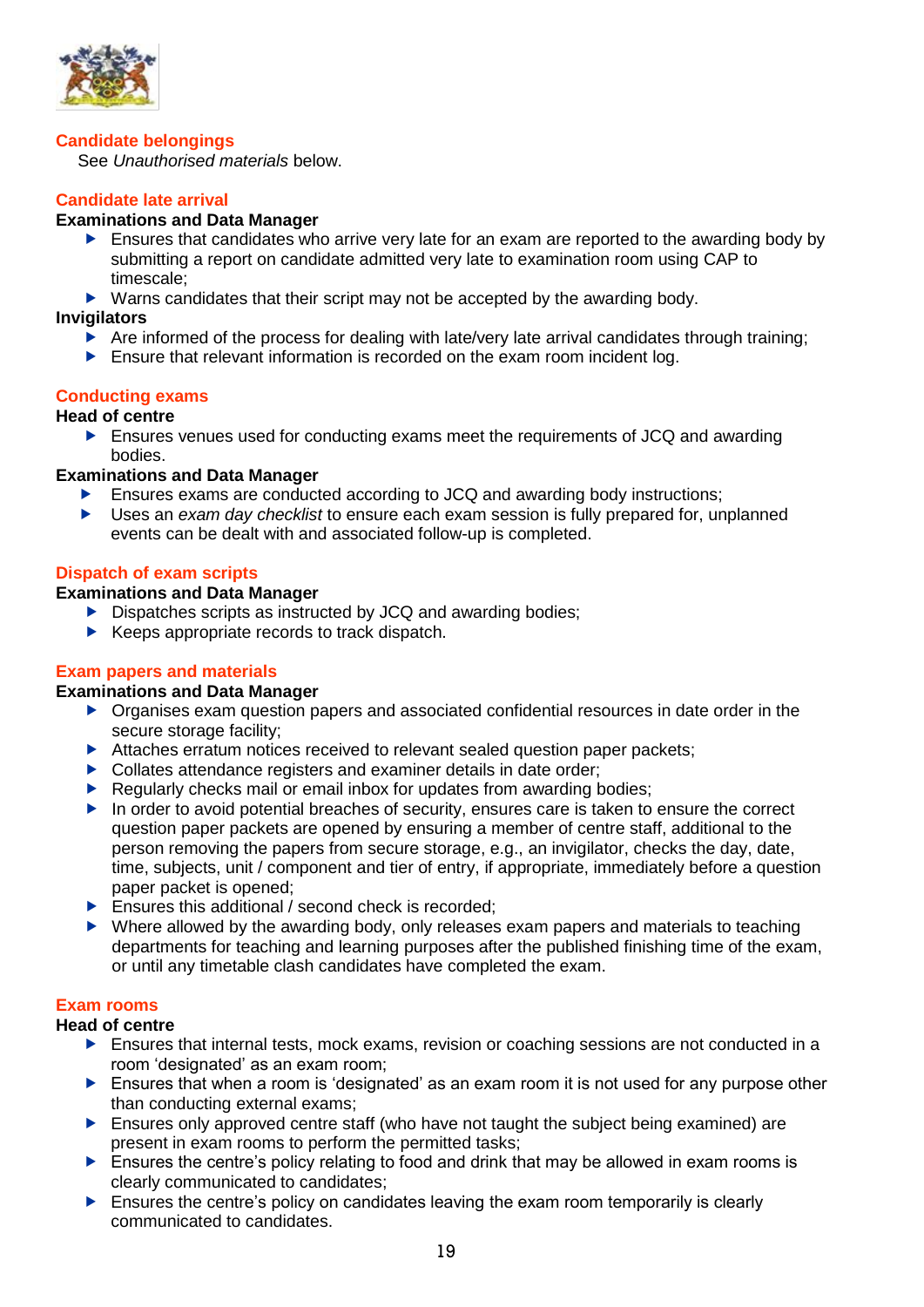

# **Examinations and Data Manager**

- $\blacktriangleright$  Ensures exam rooms are set up and conducted as required in the regulations;
- Ensure a documented emergency evacuation procedure for exam rooms is in place;
- $\blacktriangleright$  Ensure arrangements are in place for a candidate with a disability who may need assistance if an exam room is evacuated;
- $\blacktriangleright$  Provides invigilators with appropriate resources to effectively conduct exams;
- **Briefs invigilators on exams to be conducted on a session by session basis (including the** arrangements in place for any transferred candidates and access arrangement candidates);
- $\blacktriangleright$  Ensures sole invigilators have an appropriate means of summoning assistance (if this is a mobile phone, instructs the invigilator that this must be on silent mode);
- Ensures invigilators understand they must be vigilant and remain aware of incidents or emerging situations, looking out for malpractice or candidates who may be in distress, recording any incidents or issues on the exam room incident log;
- Ensures invigilators understand how to deal with candidates who may need to leave the exam room temporarily and how this should be recorded on the exam room incident log;
- Provides authorised exam materials which candidates are not expected to provide themselves;
- Ensures invigilators and candidates are aware of the emergency evacuation procedure;
- $\blacktriangleright$  Ensures invigilators are aware of arrangements in place for a candidate with a disability who may need assistance if an exam room is evacuated.

#### <span id="page-23-0"></span>**Emergency evacuation policy**

- **Ensures the centre has an Emergency evacuation and Lockdown policy in place.**
- Required [Emergency evacuation policy](https://www.cooperscoborn.org.uk/wp-content/uploads/2022/05/Attachment-2-Emergency-evacuation-policy-exams.pdf) is in place.

#### **Site staff**

- Ensure exam rooms are available and set up as requested by the EDM;
- **E** Ensure grounds or centre maintenance work does not disturb exam candidates in exam rooms;
- Ensure fire alarm testing does not take place during exam sessions.

#### **Invigilators**

 Conduct exams in every exam room according to JCQ *Instructions for conducting examinations* and/or awarding body requirements and as instructed in training/update events and briefing sessions.

#### **Candidates**

- Are required to follow the instructions given to them in the exam rooms by authorised centre staff and invigilators;
- $\blacktriangleright$  Are required to remain in the exam room for the full duration of the exam.

# <span id="page-23-1"></span>**Irregularities**

## **Head of centre**

 Ensures (as required by an awarding body) any cases of alleged, suspected or actual incidents of malpractice or maladministration before, during or after examinations/assessments (by centre staff, candidates, invigilators) are investigated and reported to the awarding body **immediately**, by completing the appropriate documentation.

## <span id="page-23-2"></span>**Managing behaviour**

## **Senior leaders**

- Ensures support is provided for the EDM and invigilators when dealing with disruptive candidates in exam rooms;
- $\blacktriangleright$  Ensures that internal disciplinary procedures relating to candidate behaviour are instigated, when appropriate.

## **Examinations and Data Manager**

- ▶ Provides an exam room incident log in all exam rooms for recording any incidents or irregularities;
- Action any required follow-up and reports to awarding bodies as soon as practically possible after the exam has taken place.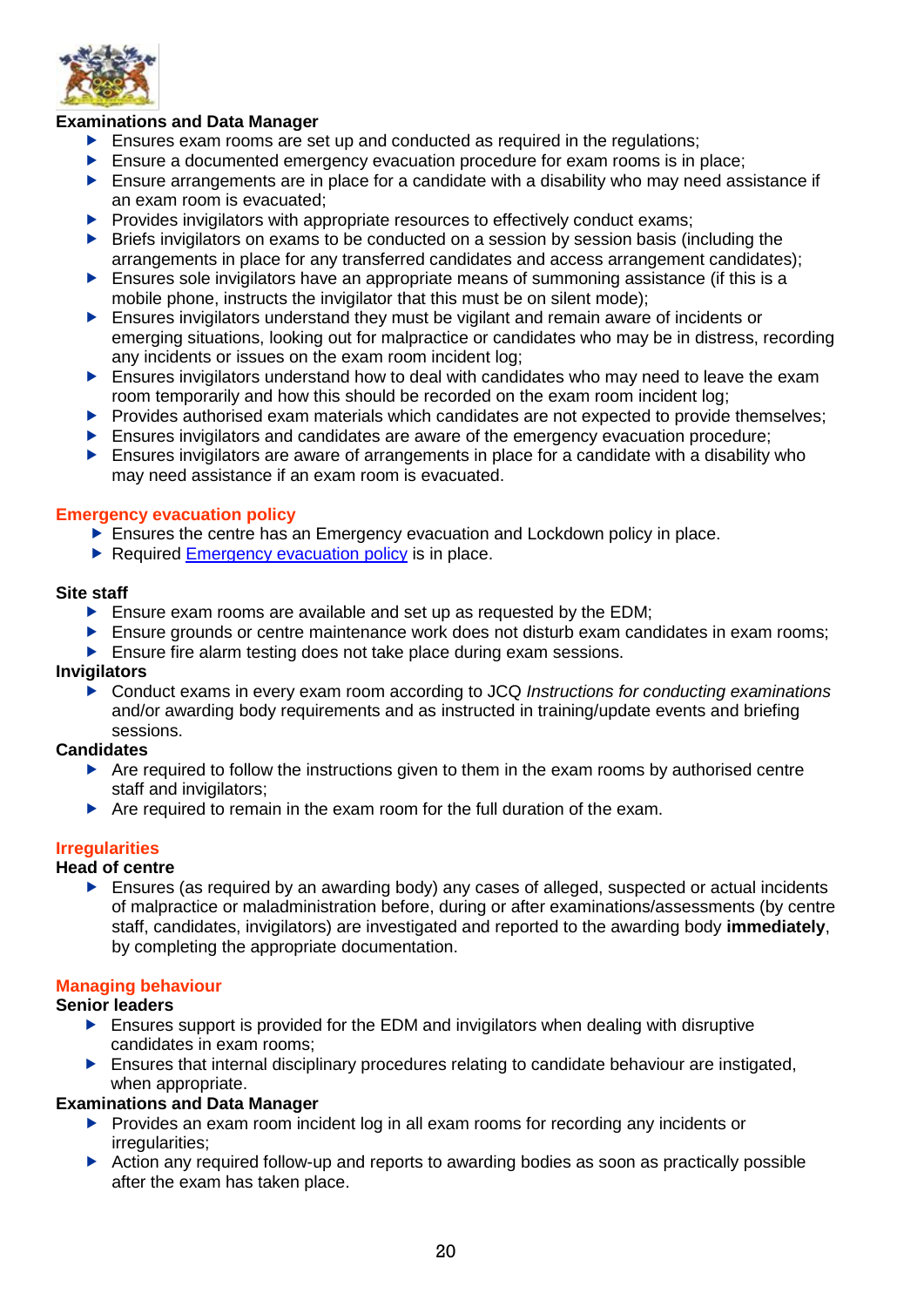

#### **Invigilators**

Record any incidents or irregularities on the exam room incident log (for example, late/very late arrival, candidate or centre staff suspected malpractice, candidate illness or needing to leave the exam room temporarily, disruption or disturbance in the exam room, emergency evacuation).

# <span id="page-24-0"></span>**Malpractice**

See *Irregularities* above.

# <span id="page-24-1"></span>**Special consideration**

#### **Senior Leaders**

Provided signed evidence to support eligible applications for special consideration.

## **Examinations and Data Manager**

- $\blacktriangleright$  Processes eligible applications for special consideration to awarding bodies;
- ▶ Gathers evidence which may need to be provided by other staff in centre or candidates;
- $\triangleright$  Submits requests to awarding bodies to the external deadline;
- [Special consideration policy](https://www.cooperscoborn.org.uk/wp-content/uploads/2022/05/Attachment-2-Emergency-evacuation-policy-exams.pdf) and [Supplementary guidance on the special consideration process](https://www.cooperscoborn.org.uk/wp-content/uploads/2022/05/Attachment-2-Emergency-evacuation-policy-exams.pdf) in place.

# **Candidates**

Provide appropriate evidence to support special consideration applications, where required.

# <span id="page-24-2"></span>**Unauthorised items**

## **Invigilators**

 $\blacktriangleright$  Are informed of the arrangements through training.

## <span id="page-24-3"></span>**Internal exams**

## **Examinations and Data Manager**

- $\triangleright$  Briefs invigilators on conducting internal exams;
- $\blacktriangleright$  Returns candidate scripts to teaching staff for marking.

## **Invigilators**

▶ Conduct internal exams as briefed by the EDM.

#### <span id="page-24-4"></span>**Results and post-results: roles and responsibilities Internal assessment**

# <span id="page-24-5"></span>**Head of department**

- **Ensures teaching staff keep candidates' work, whether part of the moderation sample or not,** secure and for the required period stated by JCQ and awarding bodies;
- **Ensures work is returned to candidates or disposed of according to the requirements.**

## <span id="page-24-6"></span>**Managing results day(s)**

## **Senior leaders**

- Identify centre staff who will be involved in the main summer results day(s) and their role;
- Ensures senior members of staff are accessible to candidates after the publication of results so that results may be discussed and decisions made on the submission of any requests for postresults services and ensures candidates are informed of the periods during which centre staff will be available so that they may plan accordingly.

# **Examinations and Data Manager**

 $\triangleright$  Works with senior leaders to ensure procedures for managing the main summer results day(s) (a results day programme) are in place.

#### **Site staff**

**Ensures the centre is open and accessible to centre staff and candidates, as required for the** collection of results.

## <span id="page-24-7"></span>**Accessing results**

#### **Head of centre**

 Ensures results are kept entirely confidential and restricted to key members of staff until the official dates and times of release of results to candidates;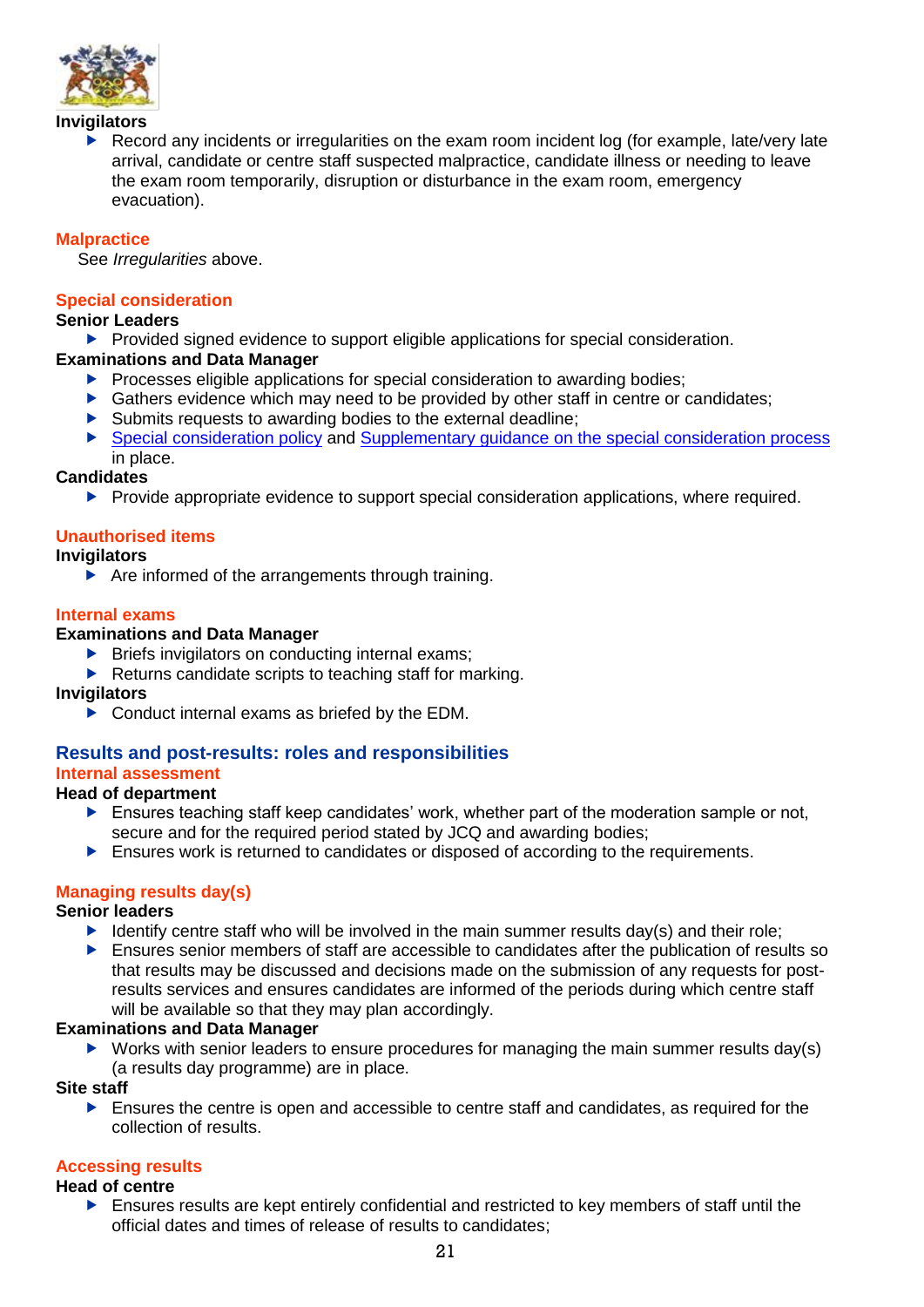

 Understands that it is not permitted to withhold provisional results from candidates under any circumstances.

# **Examinations and Data Manager**

- Informs candidates in advance of when and how results will be released to them for each exam series;
- Accesses results from awarding bodies under restricted release of results, where this is provided by the awarding body;
- Resolves any missing or incomplete results with awarding bodies;
- $\blacktriangleright$  Issues statements of results to candidates on issue of results date:
- **Provides summaries of results for relevant centre staff on issue of results date.**

# <span id="page-25-0"></span>**Post-results services**

## **Head of centre**

- Ensures an **internal appeals procedure** is available where candidates disagree with any centre decision not to support a clerical re-check, a review of marking, a review of moderation or an appeal;
- Ensures that senior members of centre staff are available immediately after the publication of results;
- $\blacktriangleright$  Understands that if the centre has concerns about one of its component/subject cohorts, then requests for reviews of marking should be submitted for all candidates believed to be affected (candidate consent is required as marks and subject grades may be lowered, confirmed or raised).

# **Examinations and Data Manager**

- **Provides information to all candidates and staff on the services provided by awarding bodies** and the fees charged (see also **Briefing candidates** and **Access to scripts, Reviews of results and appeals procedures**);
- $\blacktriangleright$  Publishes internal deadlines for requesting the services to ensure the external deadlines can be effectively met;
- Provides a process to record requests for services and to collect candidate informed consent (**after** the publication of results) and fees where relevant;
- $\blacktriangleright$  Identify the budget to which fees should be charged;
- Submits requests to awarding bodies to meet the external deadline for the particular service;
- Tracks requests to conclusion and informs candidates and relevant centre staff of outcomes;
- ▶ Updates centre results information, where applicable.

## **Teaching staff**

- Meet internal deadlines to request the services and gain relevant candidate informed consent:
- $\blacktriangleright$  Identify the budget to which fees should be charged.

## **Candidates**

- $\blacktriangleright$  Meet internal deadlines to request the services;
- $\blacktriangleright$  Provide informed consent and fees, where relevant.

# <span id="page-25-1"></span>**Analysis of results**

# **Examinations and Data Manager**

- $\blacktriangleright$  Provides analysis of results to appropriate centre staff;
- $\blacktriangleright$  Provides results information to external organisations where required;
- Undertakes the *secondary school and college (key stage 4/16-18) performance tables June and September checking exercise.*

# <span id="page-25-2"></span>**Certificates**

Certificates are provided to centres by awarding bodies after results have been confirmed.

# <span id="page-25-3"></span>**Issue of certificates procedure**

## **Examinations and Data Manager**

- ▶ Update and make available both via the school's website, letters provided to both students and parents and the student handbook detailing the procedure for issuing certificates;
- ▶ Update the school's website advising when certificates will be available for collection;